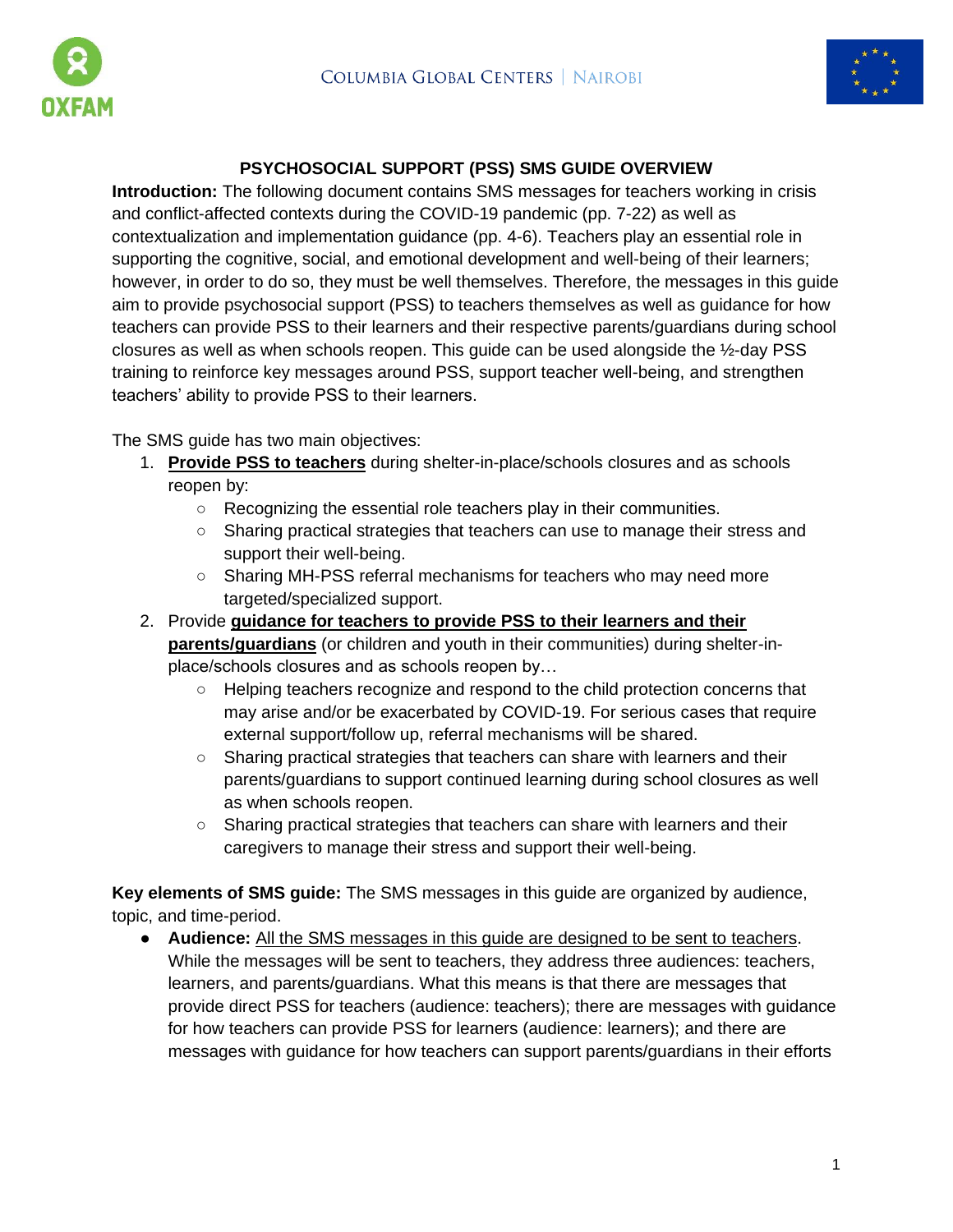



to provide PSS to their children (audience: parents/guardians). The SMS guide identifies these audiences by color with purple representing teachers, yellow representing parents/guardians, and green representing learners.

- **Topic:** The SMS messages in this guide are organized around five main themes: 1) Roles & Responsibilities; 2) Psychosocial Well-being and Continued Learning; 3) Protection & Safeguarding; 4) Stress Management; and 5) Combating Stigma. Each role is explained in more detail below:
	- **Roles & Responsibilities:** messages in this category recognize and reiterate the multiple professional and personal roles and responsibilities teachers have in their schools and communities along with messages about how to address potential changes in the roles and responsibilities of parents/guardiansand learners.
	- **Psychosocial Well-being & Continued Learning:** messages in this category draw on social-emotional learning strategies to provide guidance for how teachers can support their learners' psychosocial well-being and promote continued learning during school closures and as schools reopen.
	- **Protection & Safeguarding:** messages in this category provide information on child protection concerns that may be exacerbated by COVID-19 as well as guidance for identifying and responding to signs of distress in children and youth. While not the primary focus, there are also messages on hygiene; however, these should be aligned with activities of health authorities and (where relevant) the WASH cluster.
	- **Stress Management:** messages in this category provide practical tips for managing stress in a safe and supportive manner for teachers, parents/guardians, and learners.
	- **Combating Stigma:** messages in this category provide guidance for teachers on how to prevent and combat stigma associated with COVID-19.
- **Time-period:** The SMS messages in this guide are organized temporally in two periods: 1) Shelter-in-Place (or school closures); and 2) School reopening. We recognize that timelines for different contexts may vary and that while schools might reopen in one place, they might remain closed in another location. It is therefore necessary that program teams choose the messages based on the correct time-period that reflects the current situation in the particular context of interest. These time periods are indicated by the two columns in the guide. The guide includes messages -- organized by audience and topic -- for these two time periods.
- **Text Subthemes**: Each text (or group of texts) is preceded by a **bolded** phrase that indicates the content of that text (or group of texts). The **bolded** language is for your reference but should not be sent out with the text (due to character length limitations).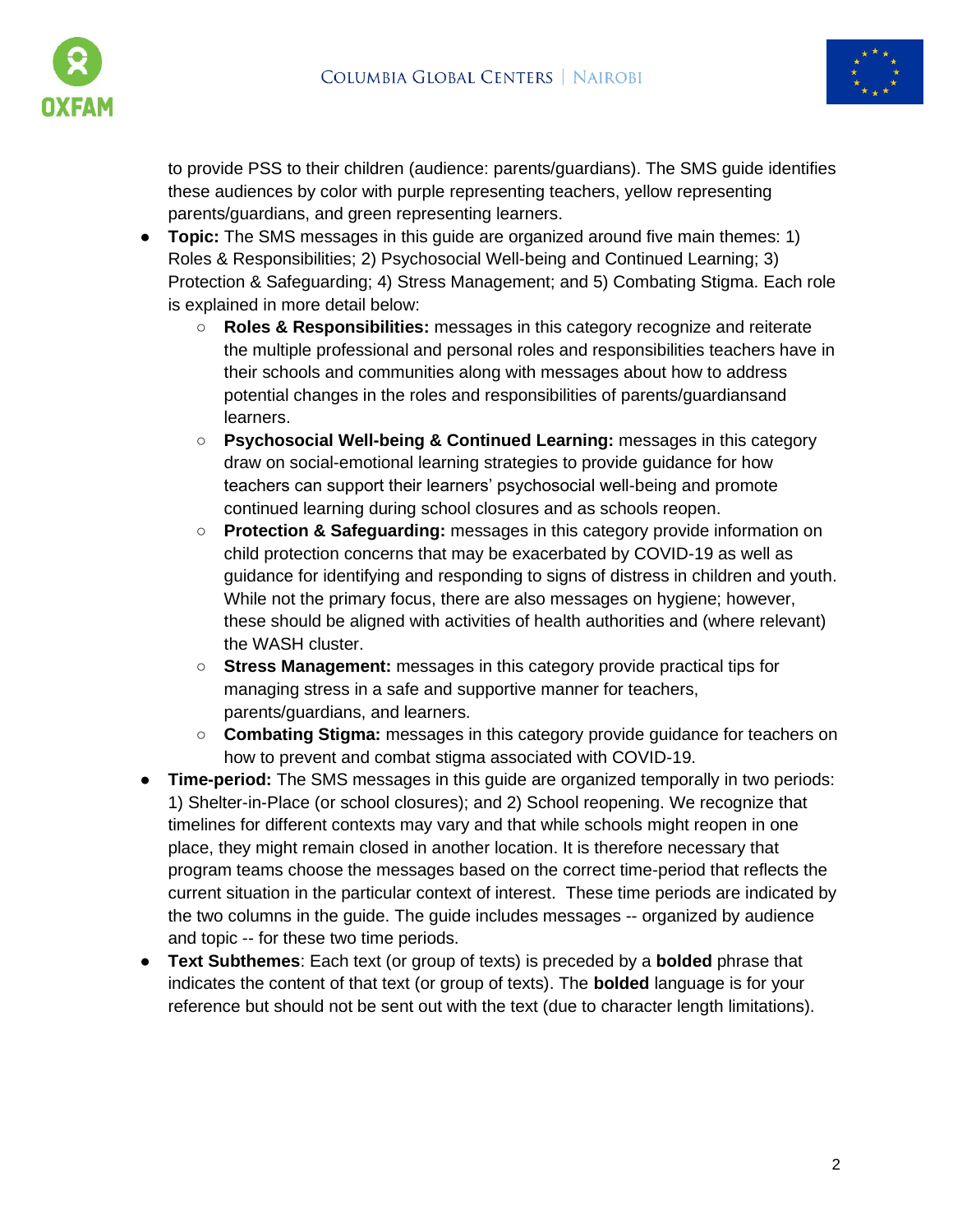



**How to use this guide:** To be added after discussions with partners (more details will be added for Education for Life partners once we have jointly determined sequencing)

- **Frequency:** Good practices on SMS message campaigns suggest you should limit the number of messages per week. We recommend choosing two days per week during which to send messages and avoiding Monday mornings.
- **Ordering:** We recommend that you identify the most urgent two topics for your context and start with those.
- **Grouping:** To improve the effectiveness of the messaging, we recommend having daily, weekly, or monthly themes. For example, during the first month Tuesday's messages could focus on Protection & Safeguarding while Friday messages could focus on Stress Management if these are the two priority topics, then the next month could be a different pairing.

#### **General tips**

- When editing and revising the messages, use locally relevant languages and terminology.
- Before sending out these messages, consider revising the suggested sequence of messages to ensure that they address local priorities first and build off existing levels of knowledge.
- Depending on the timeframe, you may decide to prioritize certain topics over others in line with what is pressing for your context. The current set of shelter in place (school closure) messages would last 17 weeks if sending out messages twice per week while the current school return messages would last 14 weeks if sending out messages twice weekly.
- Where appropriate, include reporting mechanisms and referral mechanisms with specific contact information (names, organizations, phone numbers). Note that the messages refer to two main referral mechanisms (1) for mental health and psychosocial support (for psychological or social risks) and (2) protection (for physical risks to self or others).
- Develop an introductory message to send out to explain who you are, the purpose of the messages, how frequently they will be sent, and provide an option to opt out of receipt.

### **Other considerations**

- The citations listed after select messages are to provide some of the underlying expert guidance, evidence, and resources that inspired them. These citations are for your reference and should not be distributed with the actual text message.
- Some texts are designed to be sent together and these are marked as  $[Text #]$  with  $#$ being 1 to 4. For example [Text 1] would be followed by [Text 2].
- Some texts have placeholders <<TEXT>> for inserting tailored content, such as referral mechanisms. These should be populated with the relevant information for your context.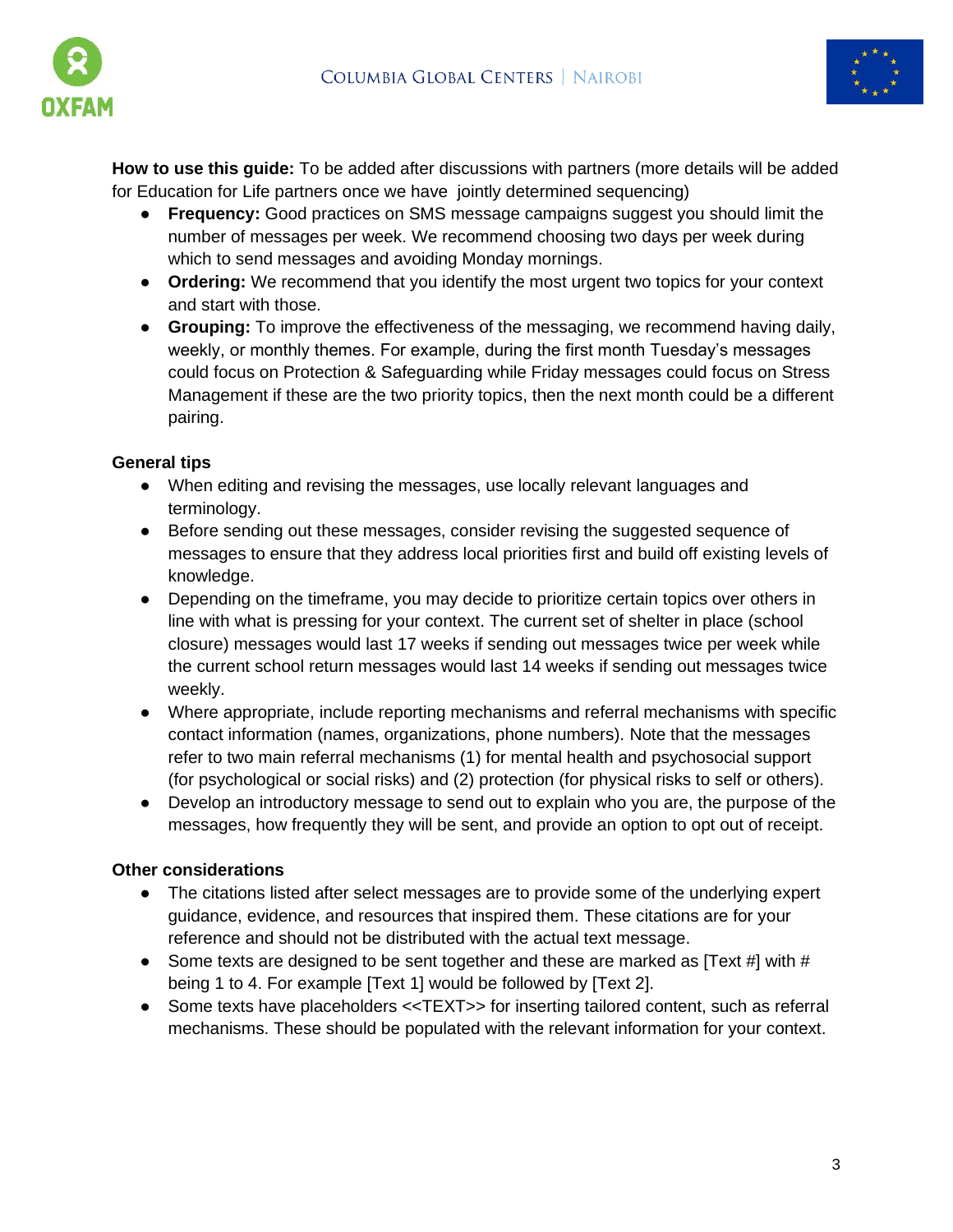



## **CONTEXTUALIZATION**

# **Table 1: Guidance for contextualizing the content of the COVID-19 PSS SMS Guide & Training for Teachers**

|                    | Coordination                                                                                                                                                                                                                                                                                                                                                   | Analysis                                                                                                                                                                                                                                                                                                                                                                                                                                           | <b>Community Participation</b>                                                                                                                                                                                                                                                                                                                                                                                                                                                                                                              |
|--------------------|----------------------------------------------------------------------------------------------------------------------------------------------------------------------------------------------------------------------------------------------------------------------------------------------------------------------------------------------------------------|----------------------------------------------------------------------------------------------------------------------------------------------------------------------------------------------------------------------------------------------------------------------------------------------------------------------------------------------------------------------------------------------------------------------------------------------------|---------------------------------------------------------------------------------------------------------------------------------------------------------------------------------------------------------------------------------------------------------------------------------------------------------------------------------------------------------------------------------------------------------------------------------------------------------------------------------------------------------------------------------------------|
| Identify needs     | Consult the Education Cluster and<br>education working group, if operational,<br>about the need for PSS training and<br>messaging for teachers & learners.<br><b>Consult the Health and WASH Clusters</b><br>about local impact of COVID-19 on PSS<br>needs. Consult with COVID-19 task-<br>force teams if they have been<br>established in the local context. | Reference reports from humanitarian<br>needs overviews and partner needs<br>assessments to identify potential PSS<br>needs and mechanisms for providing<br>PSS (remotely via radio, SMS,<br>WhatsApp, etc., or in-person and<br>school-based when possible)<br><https: 2unvutj="" bit.ly=""><br/>Reference data from the WHO on the<br/>extent of the impact of COVID-19 on<br/>the local area<br/><https: 3hbemp4="" bit.ly=""></https:></https:> | Consult teachers & learners<br>(remotely and/or in-person,<br>when possible) about their<br>existing coping mechanisms<br>and the kinds of support they<br>want to manage stress,<br>worries, and frustrations<br>caused during this time.<br>Ask teachers & learners how<br>they are affected by COVID-<br>19 compared to other<br>stressors/crises. Recognize<br>that COVID-19 may be one of<br>several crises teachers &<br>learners are experiencing,<br>and that it may amplify<br>existing challenges as well as<br>present new ones. |
| Combine<br>efforts | Consult the Education Cluster and the<br>district education office/local education<br>authorities about the opportunity to<br>integrate this initiative with any other<br>related initiatives.                                                                                                                                                                 | Reference who is doing what<br>where (3Ws and Activity Info) to plan<br>this activity to complement but not<br>conflict with other activities<br>3Ws <https: 30pttdl="" bit.ly=""><br/>ActivityInfo (login)<br/><https: 3hafycv="" bit.ly=""></https:></https:>                                                                                                                                                                                    | Explore the opportunity for<br>teachers to co-lead this<br>initiative and see if there are<br>existing teacher learning<br>structures that this activity can<br>be combined with (such as<br>continuous teacher<br>development initiatives or<br>teacher learning circles).                                                                                                                                                                                                                                                                 |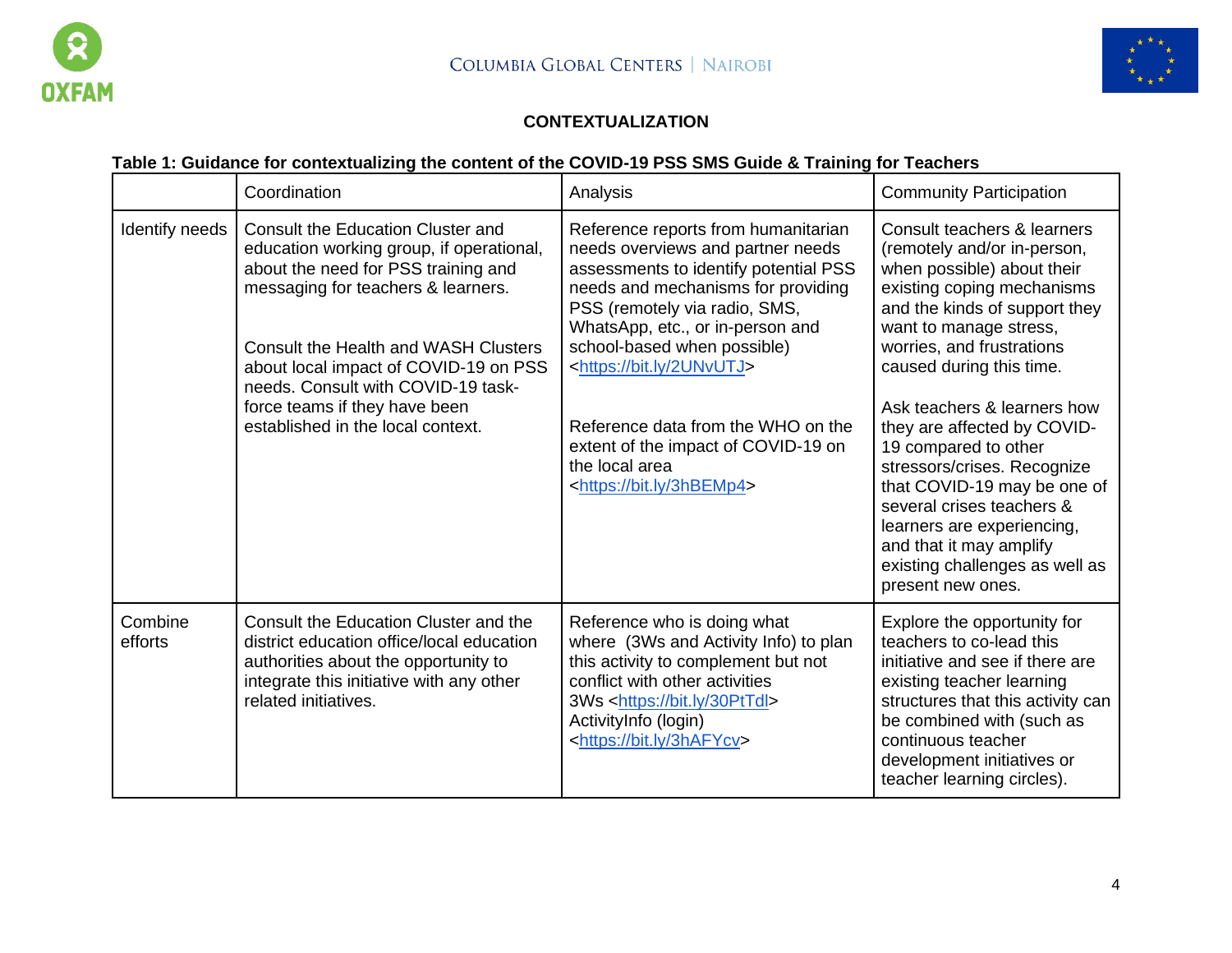



| Contextualize<br>materials | Work with local staff of implementing<br>partners to contextualize the content of<br>this guide to cover the needs of your<br>community using appropriate local<br>language and activities. Ensure the<br>content aligns with national and local<br>COVID-19 education response plans<br><https: 2uvmigb="" bit.ly=""><br/>Consult local staff working in the Mental<br/>Health and Psychosocial Support (MH-<br/>PSS) and Child Protection sectors to<br/>support training contextualization. Invite<br/>MH-PSS and Child Protection staff to<br/>the training to share referral and</https:> | Contextualize the content of the<br>materials to your locality. To aid in<br>doing so, review local education<br>documents and guidance and try<br>taking the perspective of the teacher<br>when contextualizing content to ensure<br>it is relevant and easy to follow.<br>Review materials to ensure that they<br>are conflict sensitive, do not exclude<br>groups on the basis of gender,<br>ethnicity, religion, language, etc., and<br>follow "do no harm" principles. | Create opportunities for<br>teachers from the local<br>context to review and revise<br>the materials.<br>Consider piloting some or all<br>the content with a few<br>teachers and request<br>feedback. |
|----------------------------|------------------------------------------------------------------------------------------------------------------------------------------------------------------------------------------------------------------------------------------------------------------------------------------------------------------------------------------------------------------------------------------------------------------------------------------------------------------------------------------------------------------------------------------------------------------------------------------------|-----------------------------------------------------------------------------------------------------------------------------------------------------------------------------------------------------------------------------------------------------------------------------------------------------------------------------------------------------------------------------------------------------------------------------------------------------------------------------|-------------------------------------------------------------------------------------------------------------------------------------------------------------------------------------------------------|
|                            | reporting mechanisms and answer any<br>questions teachers may have.                                                                                                                                                                                                                                                                                                                                                                                                                                                                                                                            |                                                                                                                                                                                                                                                                                                                                                                                                                                                                             |                                                                                                                                                                                                       |

NOTE: Any engagement with individuals should be done at a safe physical distance following current national and local health guidelines related to COVID-19.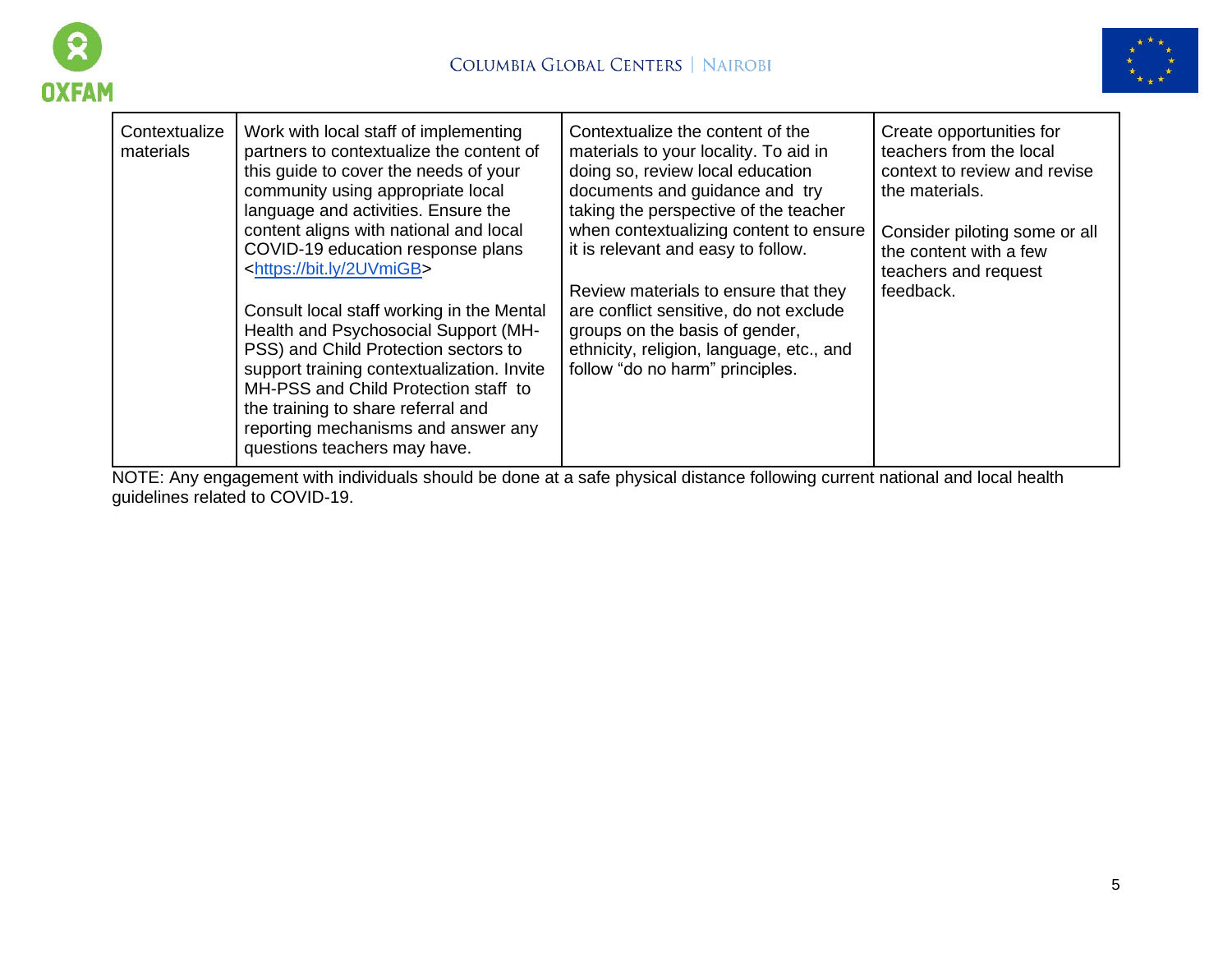



## **IMPLEMENTATION**

# **Table 2: Guidance for implementing the SMS campaign.**

|       | <b>PSS SMS Campaign Adaptation</b>                                                                                                                                                                                                                                                                                                                                                                                                                                                                                                                                                                                                                                                                                                                                                                                                                  |  |  |  |  |
|-------|-----------------------------------------------------------------------------------------------------------------------------------------------------------------------------------------------------------------------------------------------------------------------------------------------------------------------------------------------------------------------------------------------------------------------------------------------------------------------------------------------------------------------------------------------------------------------------------------------------------------------------------------------------------------------------------------------------------------------------------------------------------------------------------------------------------------------------------------------------|--|--|--|--|
| Who   | Determine which organization and individual would be the most trusted source for sending the messages.<br>$\bullet$<br>Consider if the messages would be more or less effective if they are introduced as coming different organizations<br>$\bullet$<br>(United Nations, International NGOs, Local NGOs, Government entities, etc.).<br>Organize the names and phone numbers for all participating teachers receiving the SMS messages.<br>$\bullet$                                                                                                                                                                                                                                                                                                                                                                                               |  |  |  |  |
| How   | Decide if sending manually or using an automated platform (e.g., FrontLine SMS or Open SMS).<br>$\bullet$<br>Decide how many messages to send weekly and determine which day(s) may be most effective for teachers to<br>$\bullet$<br>receive messages.<br>Inquire: If messages can be freely received by teachers and if teachers can call back the sender.<br>$\bullet$                                                                                                                                                                                                                                                                                                                                                                                                                                                                           |  |  |  |  |
| What  | Determine the number of characters (with spaces) that are allowed for each SMS and the number of SMS that<br>$\bullet$<br>constitute one message. (E.g. if the permissible character length is 160 characters in each SMS, a 320 character<br>PSS message will be sent as two SMS).<br>Prioritize the messages that are most relevant to the local context and responsive to the needs of the teachers.<br>$\bullet$<br>Decide on the language(s) that will be used and translate the context accordingly.<br>$\bullet$<br>Insert the local information on MH-PSS and child protection referral and reporting mechanisms to replace content in<br>$\bullet$<br>messages that is inside of brackets < <example>&gt;. Locations for changing this are highlighted with a<br/>"Contextualization Tip" in white text with a black background.</example> |  |  |  |  |
| Avoid | Avoid making suggestions that cannot be safely carried out by teachers.<br>$\bullet$<br>Avoid sharing information that is not aligned with local and national government regulations.<br>$\bullet$<br>Avoid sending too many SMS messages at once.<br>$\bullet$                                                                                                                                                                                                                                                                                                                                                                                                                                                                                                                                                                                     |  |  |  |  |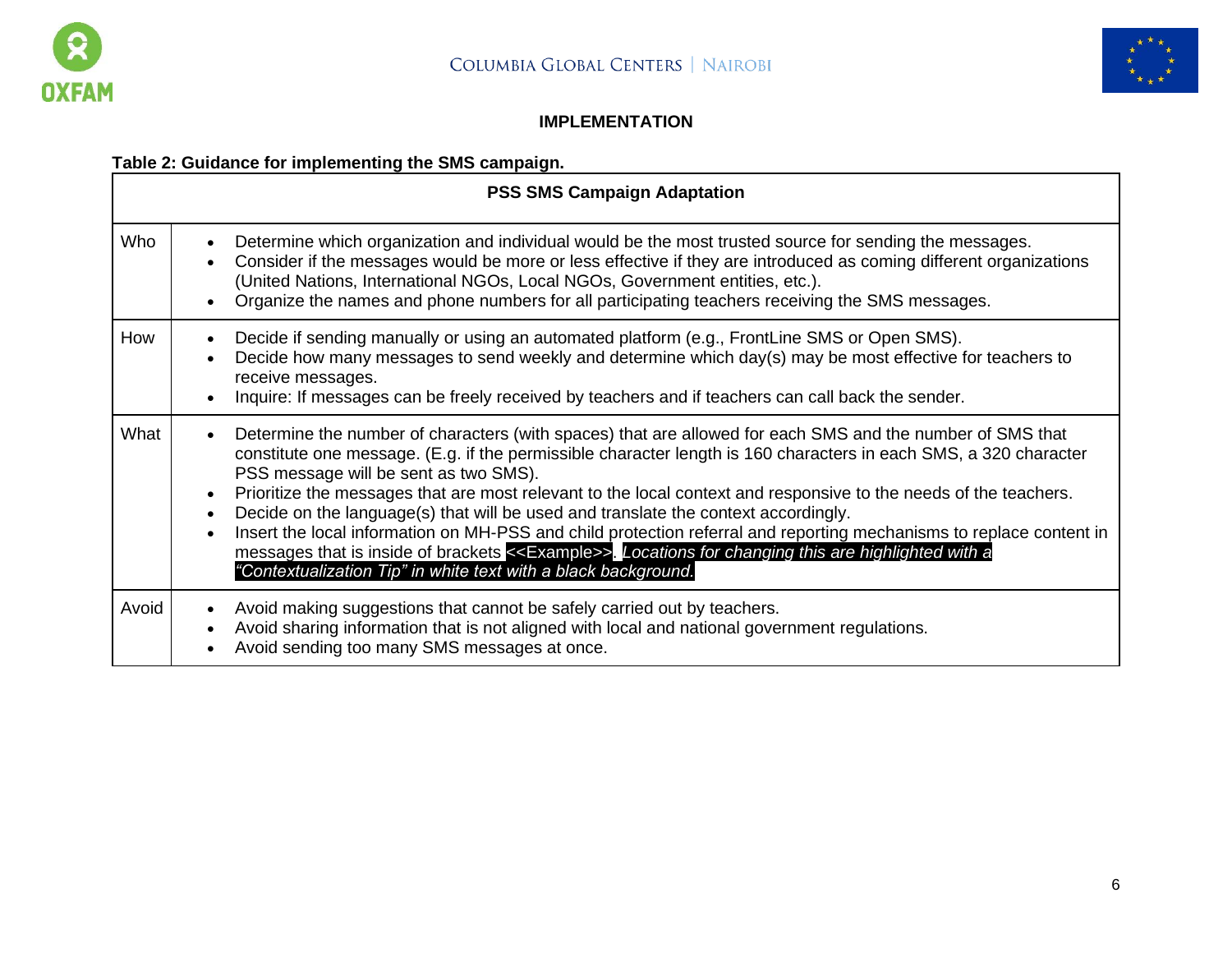



|                                    |                                                      | DRAFT Psychosocial Support (PSS) SMS Guide for Teachers in Crisis and Conflict-affected Contexts                                                                                                                                                                                                                                                                                                                                                                                                                                                                                              |                                                                                                                                                                                                                                                           |
|------------------------------------|------------------------------------------------------|-----------------------------------------------------------------------------------------------------------------------------------------------------------------------------------------------------------------------------------------------------------------------------------------------------------------------------------------------------------------------------------------------------------------------------------------------------------------------------------------------------------------------------------------------------------------------------------------------|-----------------------------------------------------------------------------------------------------------------------------------------------------------------------------------------------------------------------------------------------------------|
| <b>Theme</b>                       | <b>Target Audience /</b><br><b>Stakeholder Group</b> | <b>Temporal Dimension</b>                                                                                                                                                                                                                                                                                                                                                                                                                                                                                                                                                                     |                                                                                                                                                                                                                                                           |
|                                    |                                                      | Shelter-in-place                                                                                                                                                                                                                                                                                                                                                                                                                                                                                                                                                                              | <b>Schools reopen</b>                                                                                                                                                                                                                                     |
| Roles &<br><b>Responsibilities</b> | <b>Teachers</b>                                      | <b>Balancing multiple roles</b><br>(recognition/thanks)<br>As a teacher, you are a valued part of the<br>lives of your learners, families and<br>communities. Thank you for all you do!<br><b>Responsibility and Empathy</b><br>As a leader in the community, you should<br>demonstrate empathy towards the<br>needs, rights, and feelings of the learners                                                                                                                                                                                                                                    | <b>Balancing multiple roles</b><br>(recognition/thanks)<br>Being a teacher is an important job. During<br>COVID-19, you may have more duties to<br>support learners' well-being and safe return<br>to school. We recognize your great work:<br>thank you! |
|                                    | <b>Parents/Guardians</b>                             | <b>Creating routines &amp; keeping moving</b><br>[Text 1] Managing a family can be extra<br>stressful, when children are not in school.<br>You can share the next tips with learners<br>parents/guardians or try them yourself!<br>[Text 2] Create a routine together and<br>give responsibilities to children at home.<br>In your routine, find things your family<br>can do together, even for 15 minutes a<br>day.<br>[Text 3]: Take time in the day to move<br>your body. Involve the children too. Do a<br>dance, shake your hands and legs, jump<br>in the air, stretch from the ground | Adjusting to school return<br>Change can be difficult & returning to school<br>is not easy for everyone. Encourage<br>parents/guardians to ask their children how<br>they are feeling back at school.                                                     |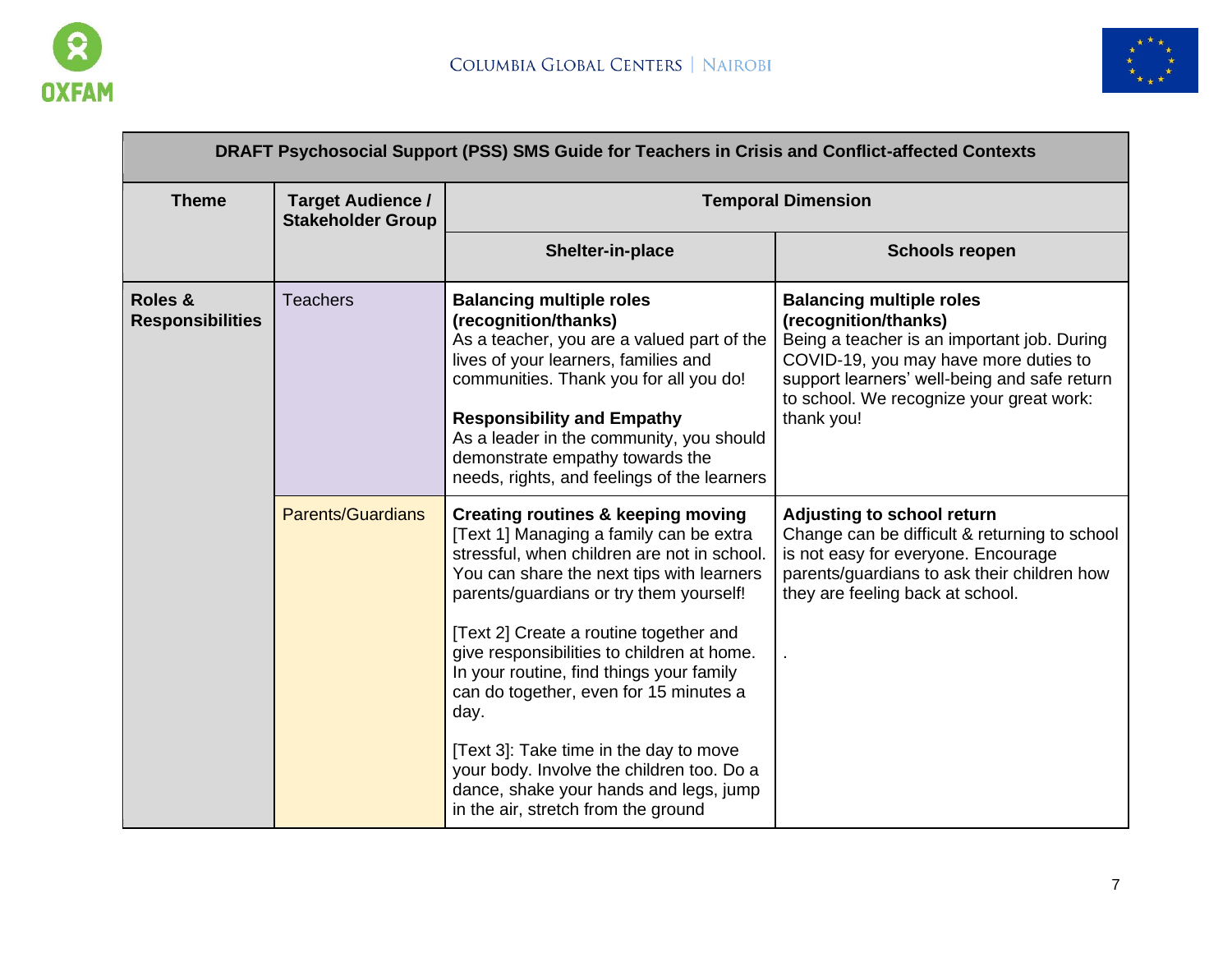



|                                                                     |                 | upwards<br><b>Honesty with children</b><br>Encourage adults to reply honestly &<br>gently to children's questions. It is ok to<br>say, "We don't know yet." Use this<br>opportunity to learn something together!                                                                                                                                                                             |                                                                                                                                                                                                             |
|---------------------------------------------------------------------|-----------------|----------------------------------------------------------------------------------------------------------------------------------------------------------------------------------------------------------------------------------------------------------------------------------------------------------------------------------------------------------------------------------------------|-------------------------------------------------------------------------------------------------------------------------------------------------------------------------------------------------------------|
|                                                                     | Learners        | Importance of healthy daily routines<br>Encourage learners to keep a daily<br>routine, and to wake up and go to bed at<br>the same time. Remind them to make<br>time to study, exercise, & relax.<br><b>Meaningful peer relations</b><br>Let learners know what is acceptable<br>behavior & encourage them to have<br>meaningful interactions with<br>peers/playmates                        | <b>Balancing school &amp; home responsibility</b><br>Talk with your learners about how to find a<br>balance between returning to school full-<br>time and re-adjusting their home<br>responsibilities.      |
| <b>Psychosocial</b><br>Well-being &<br><b>Continued</b><br>Learning | <b>Teachers</b> | TPD (self-led reflections):<br>Although schools are closed, your role as<br>a teacher remains as important. Take<br>time to consider how you can support<br>your learners during this difficult time.<br><b>Access to learning opportunities</b><br>Value each learner regardless of their<br>gender, abilities, disabilities etc. in the<br>delivery of the home-based learning<br>program. | TPD (collaboration with peers):<br>The best resource that teachers have is<br>each other. Talk to your fellow teachers<br>about how to support learners, improve<br>teaching & take care of your well-being |
|                                                                     |                 | Teacher's critical role (and importance<br>of well-being):<br>As a teacher, you take care of people's<br>different needs. To do that well, you have                                                                                                                                                                                                                                          | Teacher's critical role (recognition):<br>[Text 1] Nelson Mandela said education is<br>the most powerful weapon with which you<br>can change the world. Education prepares                                  |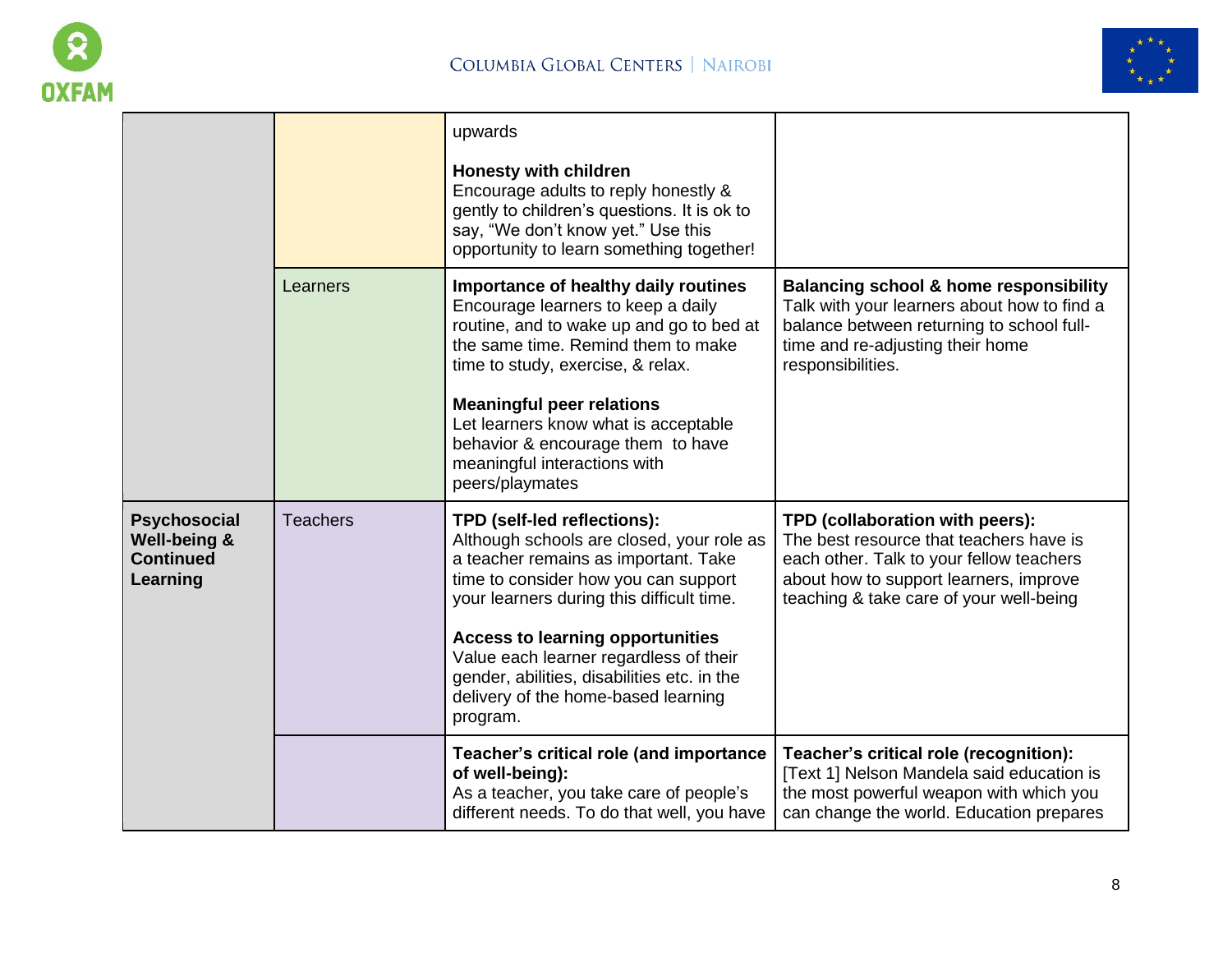



|                          | to take care of yourself and maintain your<br>own health and well-being                                                                                                                                                                                                                                                                                                                                                                                                                                                                                                                                                                                                                                                                                                                                                                                                                                                                                                              | learners to lead their country & community<br>[Text 2] Without teachers, education is not<br>possible -- thank you for your commitment to<br>your learners, your community, and the<br>world!            |
|--------------------------|--------------------------------------------------------------------------------------------------------------------------------------------------------------------------------------------------------------------------------------------------------------------------------------------------------------------------------------------------------------------------------------------------------------------------------------------------------------------------------------------------------------------------------------------------------------------------------------------------------------------------------------------------------------------------------------------------------------------------------------------------------------------------------------------------------------------------------------------------------------------------------------------------------------------------------------------------------------------------------------|----------------------------------------------------------------------------------------------------------------------------------------------------------------------------------------------------------|
| <b>Parents/Guardians</b> | Learning continuity through games<br>[Text 1] Let parents/guardians know that<br>play can be educational. It helps children<br>express themselves in safe and fun<br>ways. The next text has ideas to share.<br>[Text 2] Share stories, play with safe<br>objects at home, or make up a songs<br>together! You can build a story where<br>you say the 1st sentence and children<br>complete the story<br><b>Context specific learning resources</b><br>Help parents/guardians find learning<br>resources on TV << Channel>> & radio<br>$FM \ll$ Channel >> and AM $\ll$<br>Channel >> & printed home learning<br>materials at << Website/Location>><br>Contextualization Tip: Add local TV and<br>radio stations that are broadcasting<br>lessons currently and the website or<br>physical location where home learning<br>materials can be obtained.<br>SSD: Miraya FM<br><b>UGA: Uknown in Lamwo</b><br>Teachers' support at a distance<br>As a teacher you can still support your | <b>Encourage school return</b><br>As schools reopen, talk with your community<br>about the importance of education.<br>Encourage families & communities to<br>support their children's return to school. |
|                          | learners by providing them with tailored                                                                                                                                                                                                                                                                                                                                                                                                                                                                                                                                                                                                                                                                                                                                                                                                                                                                                                                                             |                                                                                                                                                                                                          |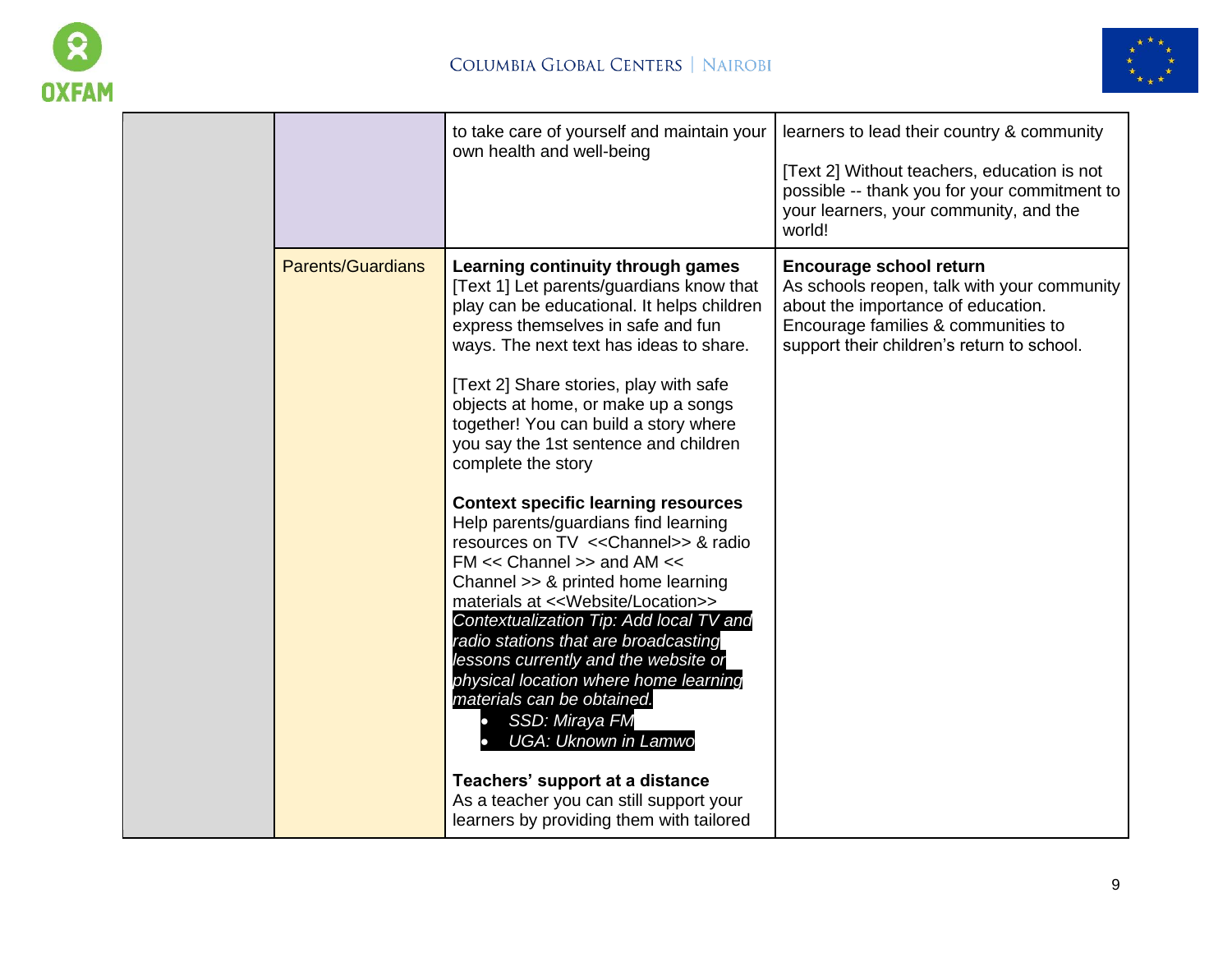



|          | learning materials and encouragement at<br>a safe social distance.<br>Contextualization Tip: Remove this if in<br>your context such a message may put<br>teachers at risk to their health or at legal<br>risk.<br>SSD: Keep<br><b>UGA: Remove</b>                                                                                                                                                                                                                                                                                                                                                                                                                                                                                  |                                                                                                                                                                                                                                                                                                                                                                                                                                                                                                                                                                                                                                                                                 |
|----------|------------------------------------------------------------------------------------------------------------------------------------------------------------------------------------------------------------------------------------------------------------------------------------------------------------------------------------------------------------------------------------------------------------------------------------------------------------------------------------------------------------------------------------------------------------------------------------------------------------------------------------------------------------------------------------------------------------------------------------|---------------------------------------------------------------------------------------------------------------------------------------------------------------------------------------------------------------------------------------------------------------------------------------------------------------------------------------------------------------------------------------------------------------------------------------------------------------------------------------------------------------------------------------------------------------------------------------------------------------------------------------------------------------------------------|
| Learners | Importance of keeping up with<br>learning<br>Encourage older learners to make a<br>weekly plan for their learning. A plan can<br>help learners balance their schoolwork<br>with responsibilities at home.                                                                                                                                                                                                                                                                                                                                                                                                                                                                                                                          | Preparing to return to school<br>Tell learners you hope to see them back in<br>the classroom when schools reopen. Let<br>them know you & the community will support<br>them to get back on track together!                                                                                                                                                                                                                                                                                                                                                                                                                                                                      |
|          | <b>Continued learning - National</b><br>materials<br>Help learners find resources for cont'd<br>learning on TV << Channel>> & radio FM<br><< Channel >> and AM << Channel >> &<br>printed home learning materials at<br>< <website location="">&gt;.<br/>Contextualization Tip: Add local TV and<br/>radio stations that are broadcasting<br/>lessons currently and the website or<br/>physical location where home learning<br/>materials can be obtained.<br/>SSD: Miraya FM. And learners<br/><math>\bullet</math><br/>should be given learning<br/>materials provided by the<br/>National and State Ministries of<br/>Education while teacher provide<br/>guidance through distant learning.<br/><b>UGA: Unknown</b></website> | Importance of reflecting on what children<br>and youth have learned during the health<br>pandemic<br>Text 11<br>While everyone is eager to restart school, it<br>is important to ask your learners about how<br>they were affected by sudden school<br>closures & other restrictions.<br>[Text 2] Ask young learners: What did you<br>like about being home during this time?<br>What didn't you like?<br>[Text 3] Ask older learners: What did you<br>learn about yourself at home? What didn't<br>you like about being home? How can this<br>experience help you plan for the future?<br>Supporting the transition back to school<br>Being in school may be an adjustment for |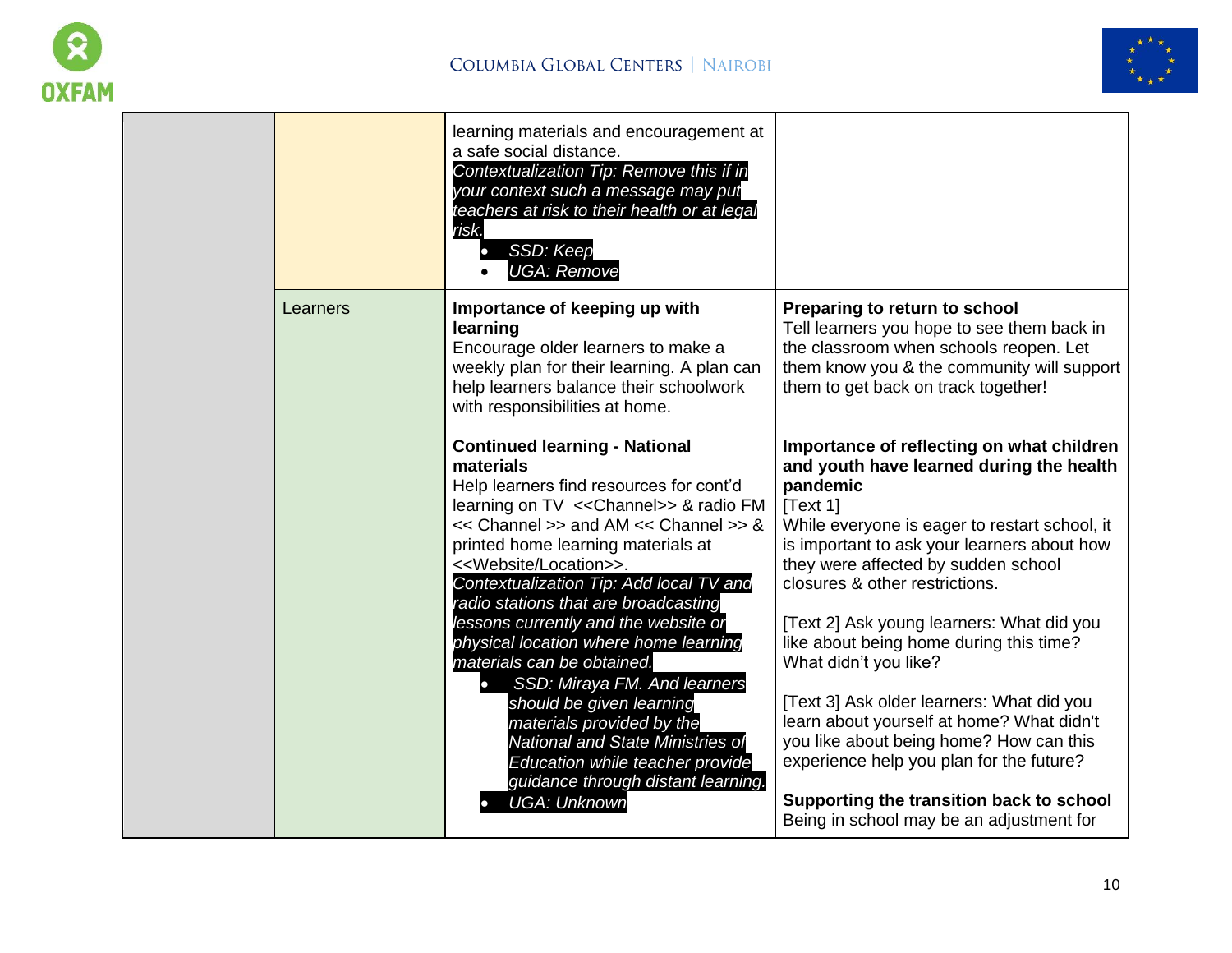

 $\blacksquare$ 



|                                                |                 | Importance of taking breaks to<br>improve learning and reduce stress<br>[Text 1] Breaks can help learners stay<br>focused on school work and reduce<br>stress. Encourage learners to take short<br>breaks when they are learning at home.<br>[Text 2] After 20-40 minutes of<br>schoolwork, learners should stand up<br>and stretch, talk with a family member, or<br>take a quick and safe walk.<br><b>Finding support among siblings</b><br>Learners in the same home can have fun<br>playing and learning together. Encourage<br>brothers & sisters to help each other with<br>schoolwork, games & household chores                                                                                                                                                                                                                                                                                                                                                                                                                                                                                                                         | everyone. Give learners' and yourself short<br>breaks, reminding everyoneto take a breath<br>and focus.<br><b>Supporting learners with different</b><br>experiences of lost learning time who are<br>showing distress<br>[Text 1] Collaborate with fellow teachers to<br>support learners who need more help<br>catching up. Work together to look for any<br>signs of learner distress or frustration<br>[Text 2] Meet briefly at the beginning and<br>end of the school day as teachers to identify<br>distressed learners and brainstorm<br>strategies to help them |
|------------------------------------------------|-----------------|------------------------------------------------------------------------------------------------------------------------------------------------------------------------------------------------------------------------------------------------------------------------------------------------------------------------------------------------------------------------------------------------------------------------------------------------------------------------------------------------------------------------------------------------------------------------------------------------------------------------------------------------------------------------------------------------------------------------------------------------------------------------------------------------------------------------------------------------------------------------------------------------------------------------------------------------------------------------------------------------------------------------------------------------------------------------------------------------------------------------------------------------|------------------------------------------------------------------------------------------------------------------------------------------------------------------------------------------------------------------------------------------------------------------------------------------------------------------------------------------------------------------------------------------------------------------------------------------------------------------------------------------------------------------------------------------------------------------------|
| <b>Protection &amp;</b><br><b>Safeguarding</b> | <b>Teachers</b> | Modeling safe, positive behavior<br>[Text 1] As a teacher you are a role<br>model, making a difference by physical<br>distancing, being kind, and taking care of<br>yourself. Your community will follow your<br>actions.<br>[Text 2] As teachers, your actions speak<br>louder than your words. Use your actions<br>with your family to model good behavior,<br>especially regarding learning and health.<br><b>Referring protection concerns</b><br>If you think a child is at risk contact<br>< <name>&gt;, &lt;&lt; Organization&gt;&gt;, &lt;<phone< th=""><th>Modeling safe, positive behavior<br/>All teachers &amp; community members must<br/>encourage learners to return to school.<br/>Share information about staying safe and<br/>healthy at school &amp; in the community.<br/><b>Encouraging good hygiene</b><br/>[Text 1] Promote good hygiene with your<br/>colleagues and learners. Remind them wear<br/>face coverings &amp; to cover their mouth with<br/>their elbow if they sneeze or cough.<br/>[Text 2] Encourage colleagues &amp; learners to<br/>wash their hands with soap &amp; water for 20</th></phone<></name> | Modeling safe, positive behavior<br>All teachers & community members must<br>encourage learners to return to school.<br>Share information about staying safe and<br>healthy at school & in the community.<br><b>Encouraging good hygiene</b><br>[Text 1] Promote good hygiene with your<br>colleagues and learners. Remind them wear<br>face coverings & to cover their mouth with<br>their elbow if they sneeze or cough.<br>[Text 2] Encourage colleagues & learners to<br>wash their hands with soap & water for 20                                                 |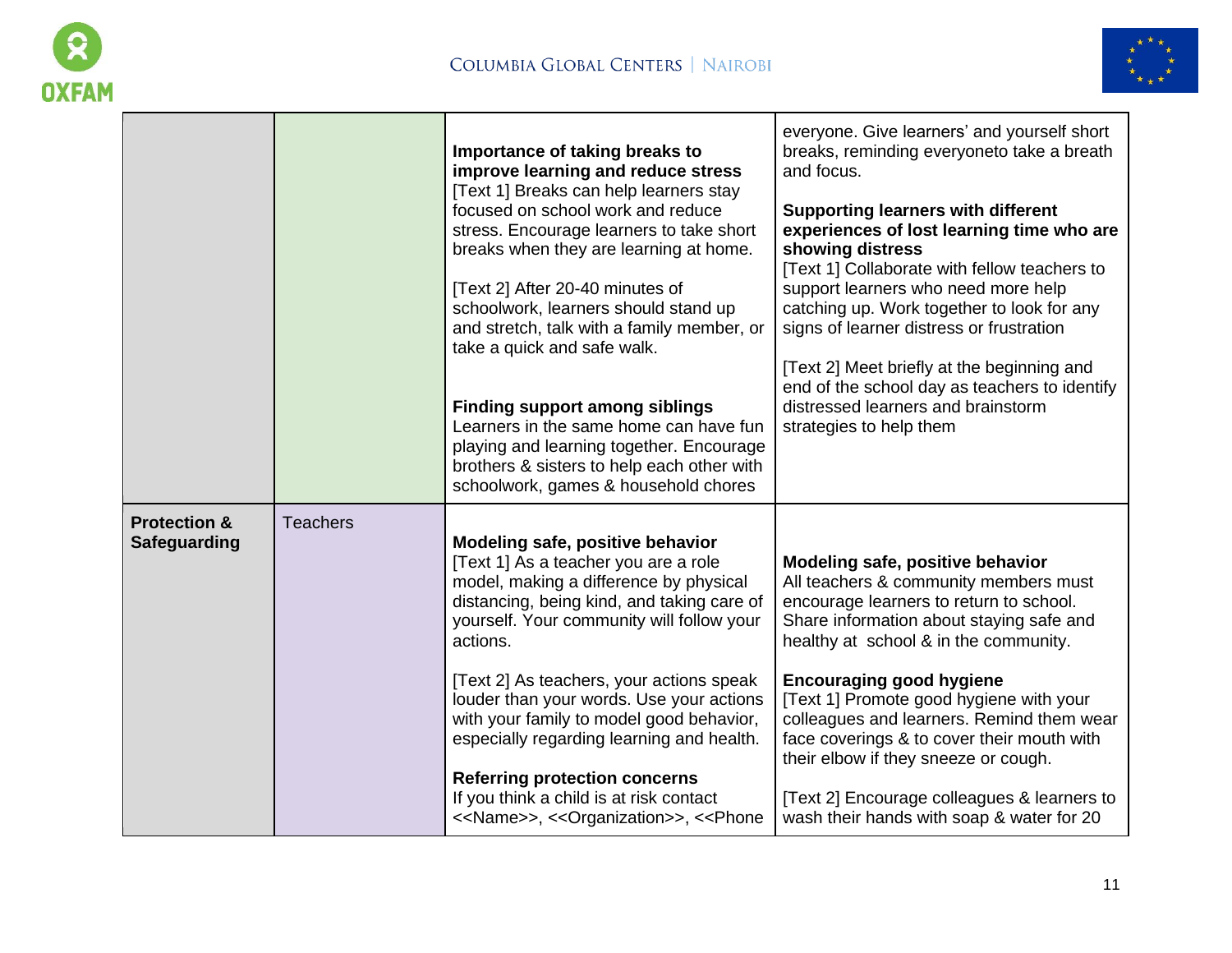



|  |                          | Number>>.Use your best judgement to<br>keep learners safe & protect their<br>identity.                                                                                                                 | seconds, if possible. Tell colleagues &<br>learners to stay home if they feel unwell.                                                                                                                            |
|--|--------------------------|--------------------------------------------------------------------------------------------------------------------------------------------------------------------------------------------------------|------------------------------------------------------------------------------------------------------------------------------------------------------------------------------------------------------------------|
|  | <b>Parents/Guardians</b> | <b>Encouraging play &amp; communication</b><br>[Text 1] Encourage parents/guardians to<br>make time to talk and play with children<br>at home. Be kind and give children space<br>to ask questions.    | <b>Communicating with parents/guardians</b><br>[Text 1] Encourage parents/guardians to<br>contact you regularly, at a safe social<br>distance, to discuss children's learning and<br>progress at school and home |
|  |                          | [Text 2] Remind parents/guardians to let<br>children share their concerns. They can<br>help them express their feelings through<br>role play, drawings, songs, or stories.                             | [Text 2] Ask parents/guardians to tell you of<br>changes in their children's behavior. For<br>example, if they became anxious, scared,<br>frustrated, or very quiet                                              |
|  |                          | [Text 3] Remind parents/guardians of the<br>3Ps: Prevent, protect & praise. Prevent<br>accidents & violence; Protect children<br>from harm; Praise children for good<br>behavior.                      | [Text 3] Provide a model of this<br>communication by telling parents/guardians<br>about their child's behavior at school.                                                                                        |
|  |                          | <b>Staying positive</b><br>Encourage parents/guardians to stay<br>positive! It can be hard if children<br>misbehave but children listen best to<br>positive instructions & praise for good<br>behavior |                                                                                                                                                                                                                  |
|  |                          | Handwashing<br>[Text 1] Remind parents/guardians that<br>even if soap & water are hard to find,<br>hygiene is very important and family<br>members' should wash hands often & not<br>touch faces       | Handwashing<br>(Same as left text)                                                                                                                                                                               |
|  |                          |                                                                                                                                                                                                        |                                                                                                                                                                                                                  |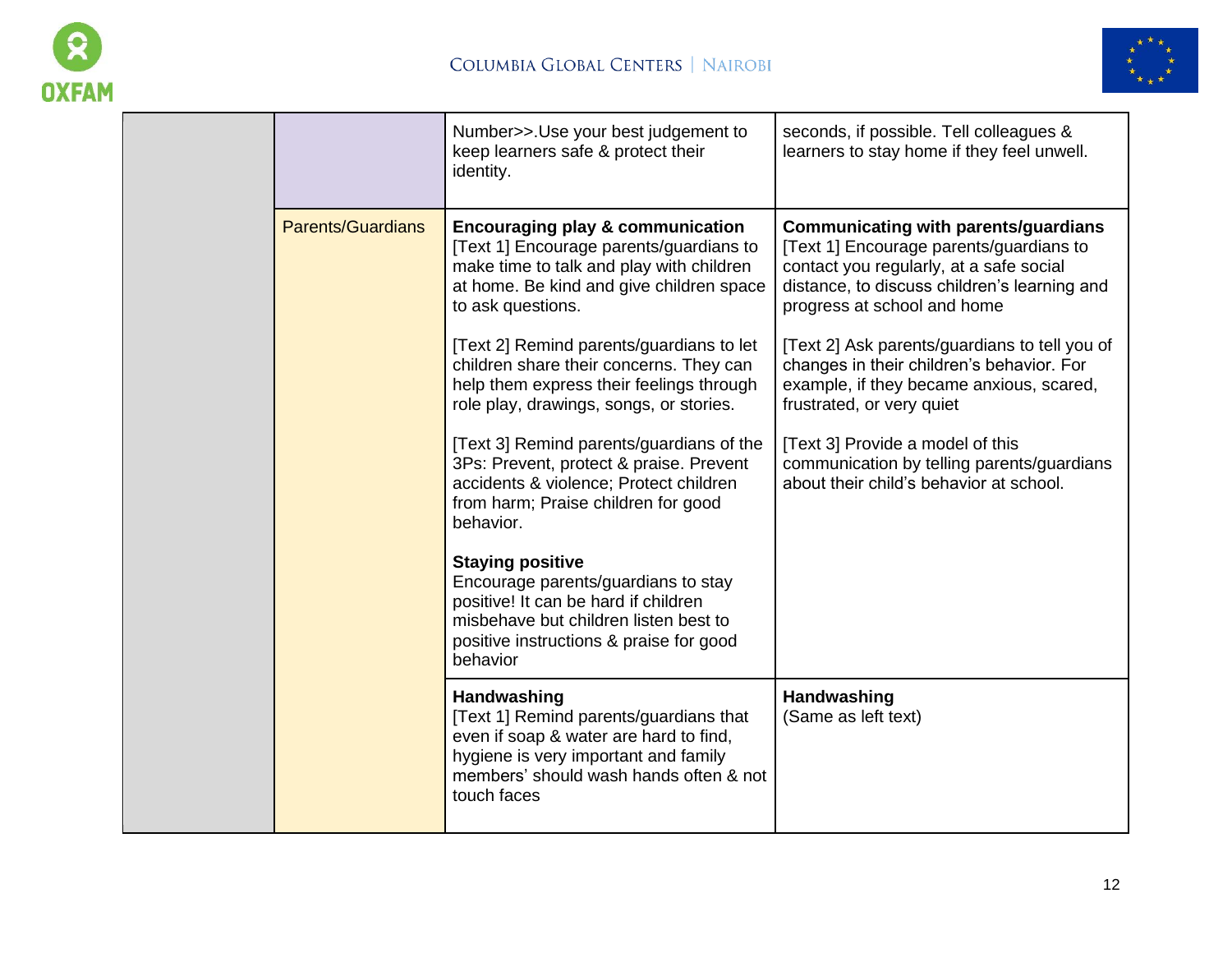



|          | [Text 2] Teaching personal hygiene to<br>children can protect them from many<br>diseases.                                                                                                                                          |                                                                                                                                                                                                                  |
|----------|------------------------------------------------------------------------------------------------------------------------------------------------------------------------------------------------------------------------------------|------------------------------------------------------------------------------------------------------------------------------------------------------------------------------------------------------------------|
|          | Identifying signs of distress in<br>children<br>[Text 1] Ask parents/guardians to look for<br>changes in children's behavior caused by<br>stress: difficulty sleeping, bedwetting,<br>head/stomach aches, or negative<br>emotions. |                                                                                                                                                                                                                  |
|          | [Text 2] If they observe any changes in<br>children's behavior, encourage<br>parents/guardians to talk to them calmly<br>to try to understand what is going on                                                                     |                                                                                                                                                                                                                  |
|          | [Text 3] Remind parents/guardians that<br>children may not have control over<br>changes. Take time to sit and talk with<br>the child kindly. Do not punish or speak<br>with them harshly                                           |                                                                                                                                                                                                                  |
| Learners | <b>Building trust with learners</b><br>Build trust with learners and encourage<br>them to talk to you confidentially about<br>their worries and concerns                                                                           | Learners who experienced violence and<br>abuse while at home will need additional<br>support as they return to school<br>[Text 1] As teachers, you will not always<br>know why learners are acting out, but some |
|          | Learners may be more susceptible to<br>violence and abuse during extended<br>time at home<br>[Text 1] Protect children from abuse                                                                                                  | may have experienced violence or abuse<br>while at home during this extended time<br>away                                                                                                                        |
|          | during these difficult times. Unfortunately<br>the risks of violence against children are<br>likely to increase during a crisis.                                                                                                   | [Text 2] Teachers can look out for signs of<br>distress and support all learners by being<br>patient and supportive.                                                                                             |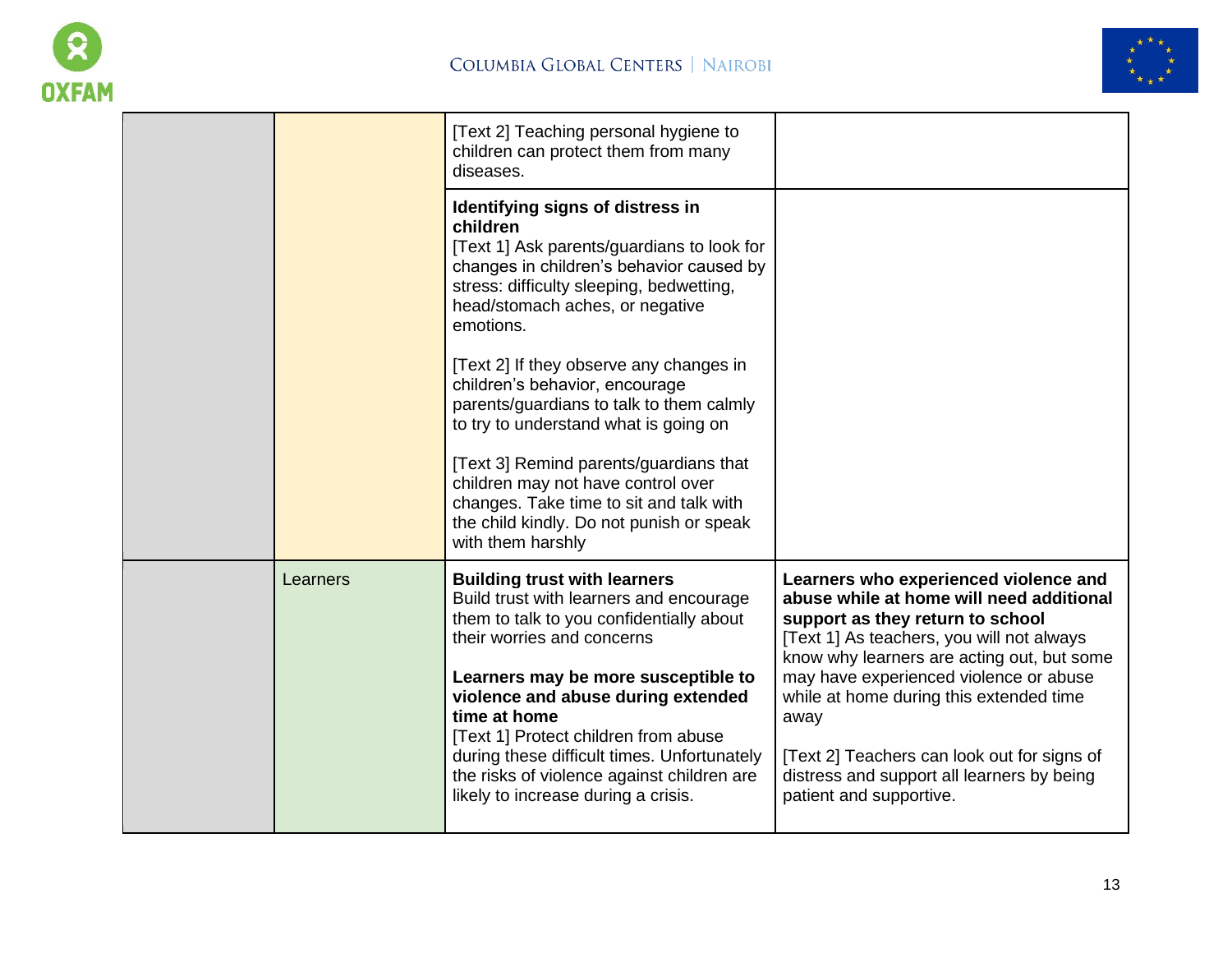



| [Text 2] Children are at risk for child<br>labor, exploitation, domestic violence,<br>sexual abuse and early marriage. Girls<br>and children with disabilities are most<br>vulnerable                                         | Identifying signs of distress<br>[Text 1] Some learners may be more<br>agitated or anxious. Other learners may be<br>distracted and disengaged from school.                                                      |
|-------------------------------------------------------------------------------------------------------------------------------------------------------------------------------------------------------------------------------|------------------------------------------------------------------------------------------------------------------------------------------------------------------------------------------------------------------|
| [Text 3] If you can do short home visits<br>(at a safe social distance) call parents, or<br>inform neighbors, pay attention to any<br>sign of potential violence.                                                             | [Text 2] Be patient, give learners time to<br>adjust to being back in school. Tell learners<br>they can share any concerns with you and<br>you will support them.                                                |
| [Text 4] Refer concerns to contact<br>< <name>&gt;, &lt;<organization>&gt;, &lt;<phone<br>Number&gt;&gt;if you identify anything<br/>suspicious.<br/>Contextualization Tip: Insert the name,</phone<br></organization></name> | <b>Encourage positive discipline</b><br>[Text 1] Some learners will have a hard time<br>back in school and misbehave for different<br>reasons. Speak to them. Ask them what is<br>going on and how you can help. |
| organization, and phone number of the<br>protection contact person for your<br>location.                                                                                                                                      | [Text 2] You do not need to use corporal<br>punishment to discipline your learners.<br>Children respond better to reinforcing<br>positive behavior.                                                              |
| <b>Identifying signs of distress</b><br>[Text 1] If you visit or speak with<br>learners, make note of signs of distress.                                                                                                      | Learners seeking assistance                                                                                                                                                                                      |
| Signs may include crying, anxiety, or<br>fighting.                                                                                                                                                                            | [Text 1] Learners may share challenges they<br>have been facing at home & school. Be<br>prepared to offer support & refer learners to                                                                            |
| [Text 2] For serious concerns, please<br>contact << Name>>, << Organization>>,                                                                                                                                                | services for physical and sexual abuse                                                                                                                                                                           |
| < <phone number="">&gt;<br/>Contextualization Tip: Insert the name,<br/>organization, and phone number of the<br/>protection contact person for your</phone>                                                                  | [Text 2]: For concerns of potential abuse,<br>please contact << Name>>,<br><< Organization>>, << Phone Number>>                                                                                                  |
| location.<br>SSD: Lemi Joseph Alex<br>Lokosang, AVSI Ikwoto Base,                                                                                                                                                             | Gender & labor<br>[Text 1] COVID-19 has affected female and<br>male learners differently. During school<br>closures, girls may have had less time to                                                             |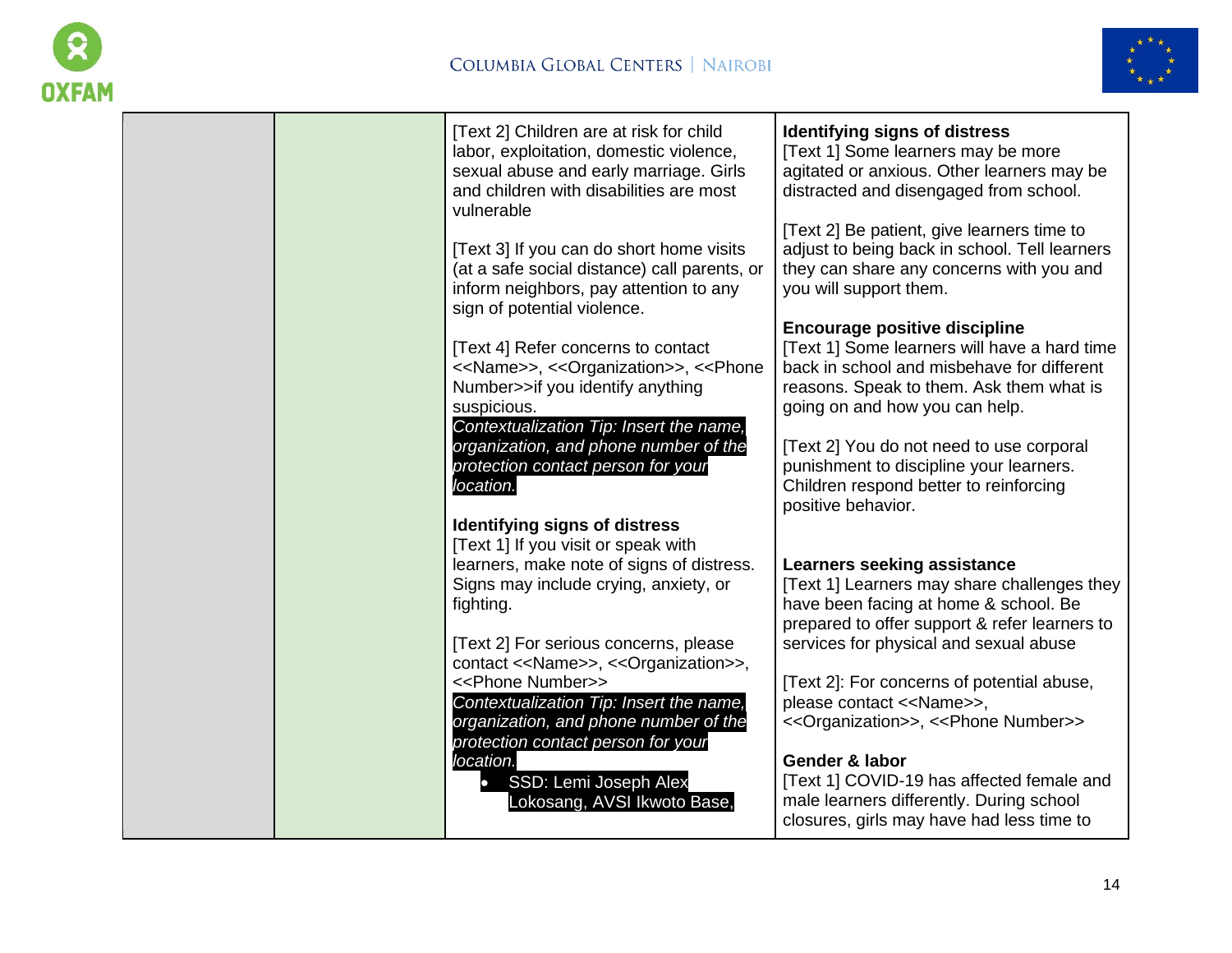



|  | Ikwoto County +211928662223.<br>UGA For PSS referrals, the<br><b>BRICE focal person is Flora Aber</b><br>(Social Worker) AVSI Foundation:<br>0784763728 and Protection focal<br>person is Lydia Nagudi<br>(Protection Manager) for UNHCR<br>funded program-0785515056.                                                                                                                   | learn due to more domestic work.<br>[Text 2] Girls may face child marriage &<br>unwanted pregnancy. Boys & girls may<br>experience violence or be forced to work.<br>Discuss as teachers how to support all<br>learners.                                                                                                                                                                                                 |
|--|------------------------------------------------------------------------------------------------------------------------------------------------------------------------------------------------------------------------------------------------------------------------------------------------------------------------------------------------------------------------------------------|--------------------------------------------------------------------------------------------------------------------------------------------------------------------------------------------------------------------------------------------------------------------------------------------------------------------------------------------------------------------------------------------------------------------------|
|  | <b>Staying connected</b><br>Encourage learners to stay connected<br>with friends & extended family in safe<br>ways. They can talk on the phone or chat<br>from a safe distance in the community.<br><b>Supporting the community</b><br>Helping others can help reduce stress<br>and anxiety. Encourage learners to<br>safely provide, share and receive support<br>from their community. | <b>Supporting the school community</b><br>Remind learners we are in this together. It<br>will take time to re-establish school routines,<br>but teachers and learners can support one<br>another as school resumes.                                                                                                                                                                                                      |
|  | Learners health.<br>Remind learners they have an important<br>job to keep themselves and their<br>community healthy by physically<br>distancing. Acknowledge and praise their<br>efforts!                                                                                                                                                                                                | <b>Sustaining health: Discussion of health</b><br>and sanitary measures with learners<br>< <insert on="" sanitary<br="" school="" text="">MEASURES&gt;&gt;<br/>Contextualization Tip: Insert COVID-19<br/>related sanitary requirements for returning to<br/>school in this text message. For example,<br/>the required social distance, facial covering<br/>requirements, or are temperature check<br/>points.</insert> |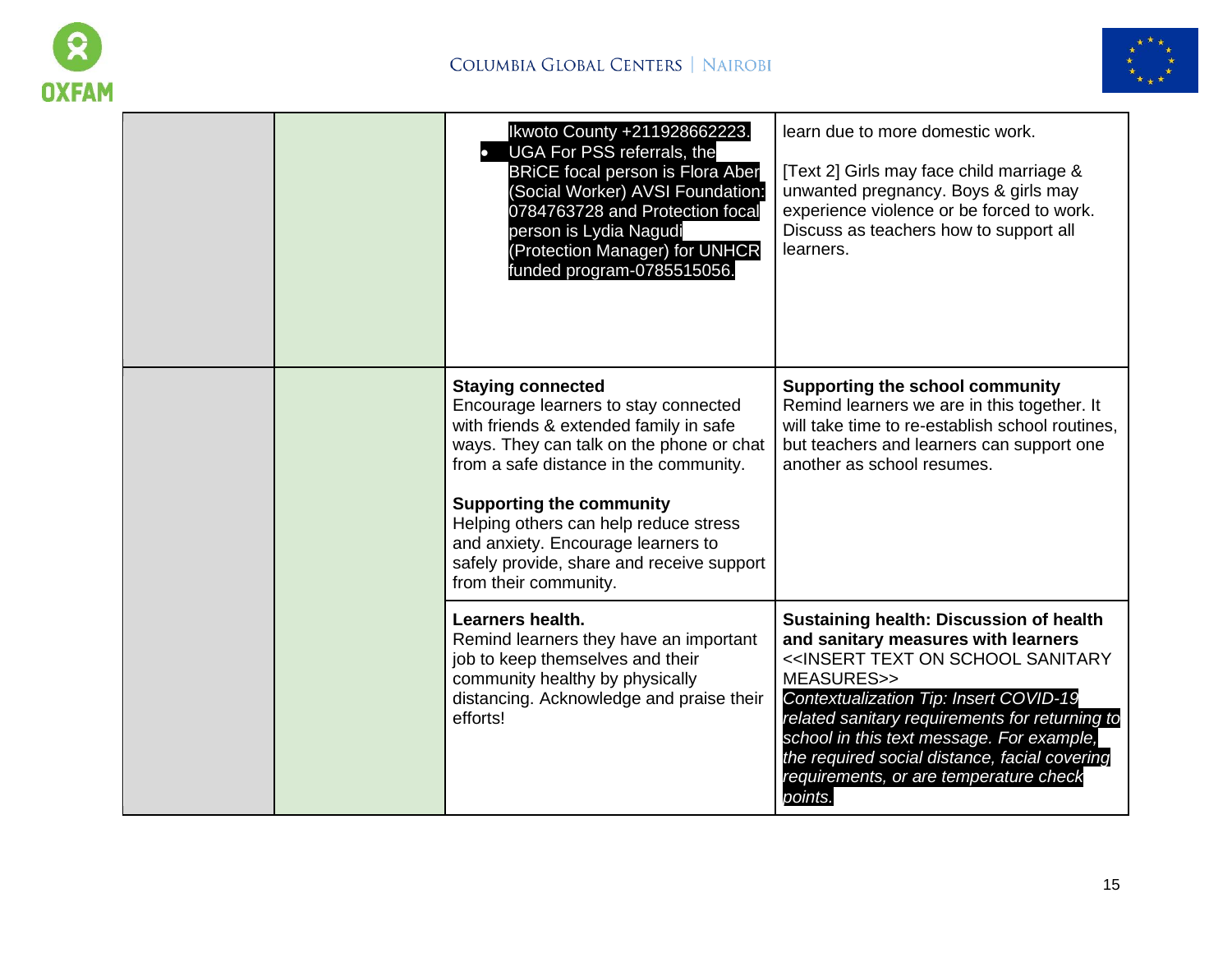



| <b>Stress</b><br><b>Management</b> | <b>Teachers</b> | <b>Acknowledgement of stress:</b><br>If you're feeling sad or worried, you're not<br>alone. These feelings are normal during<br>a crisis. Being aware of how you feel is<br>the first step to feeling better   |                                                                                                                                                                                                             |
|------------------------------------|-----------------|----------------------------------------------------------------------------------------------------------------------------------------------------------------------------------------------------------------|-------------------------------------------------------------------------------------------------------------------------------------------------------------------------------------------------------------|
|                                    |                 | Recognition of difficult time/need for<br>self care:<br>[Text 1] This is a difficult time & such<br>times bring stress. You may be apart<br>from loved ones, unable to teach, or to<br>worship with others.    |                                                                                                                                                                                                             |
|                                    |                 | [Text 2] You may have suffered through<br>the sickness or loss of a loved one. Take<br>care of yourself & reach out to family and<br>friends for support & messages of hope.                                   |                                                                                                                                                                                                             |
|                                    |                 | Identifying signs of stress:<br>[Text 1] Stress is common in a crisis and<br>can affect your mind and body. It may<br>cause sleep issues, headaches, loss of<br>appetite, and feeling bad.                     | Identifying signs of stress:<br>As schools reopen, it is normal to feel<br>worried about your safety or about missed<br>schooling. Together we can make schools<br>safe and resume learning for every child |
|                                    |                 | [Text 2] Do not judge your feelings, and<br>be aware of what you need to feel better.<br>Ask yourself daily: How am I feeling?                                                                                 |                                                                                                                                                                                                             |
|                                    |                 | <b>Responding to/managing stress:</b><br>[Text 1] When you are feeling stressed,<br>what do you do to make yourself feel<br>better? Use skills you have found helpful<br>in the past to manage emotions during | <b>Responding to/managing stress:</b><br>Teaching is demanding, and it is important<br>to take care of yourself. A happy teacher is<br>more likely to have a happy classroom                                |
|                                    |                 | this time<br>[Text 2] Feeling stressed is normal,                                                                                                                                                              | Stress management (quick strategies):<br>[Text 1] Teaching is rewarding work, but it is<br>also stressful. The next message has two                                                                         |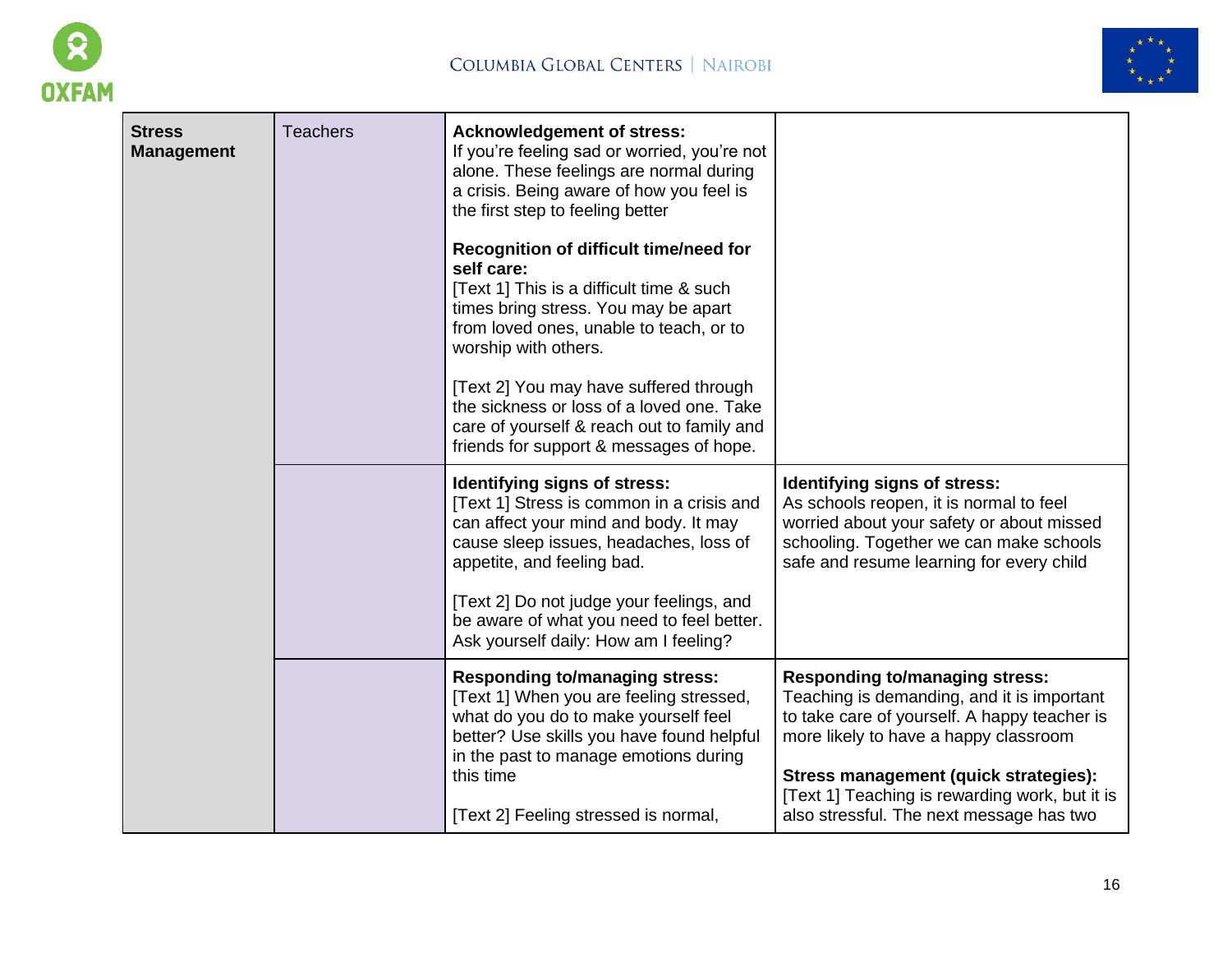



| <b>Parents/Guardians</b> | <b>Managing stress - advice for</b><br>parents/guardians                                                                                                                                                                                                                                                                                                                                                                                                                                                                                                            | Managing stress associated with schools<br>reopening - advice for parents/guardians                                                                                                                                                                                                                                                                                                                                                                                                                                                                           |
|--------------------------|---------------------------------------------------------------------------------------------------------------------------------------------------------------------------------------------------------------------------------------------------------------------------------------------------------------------------------------------------------------------------------------------------------------------------------------------------------------------------------------------------------------------------------------------------------------------|---------------------------------------------------------------------------------------------------------------------------------------------------------------------------------------------------------------------------------------------------------------------------------------------------------------------------------------------------------------------------------------------------------------------------------------------------------------------------------------------------------------------------------------------------------------|
|                          | <b>Breath work:</b><br>Contextualization Tip: Consider whether<br>you should adapt or replace this exercise<br>to be culturally relevant.<br>[Text 1] During a stressful event like<br>COVID-19, it can be helpful to calm and<br>focus the mind and body.<br>[Text 2]<br>Sometimes even a few deep breaths can<br>relax you. If you are feeling stressed,<br>follow these steps<br>[Text 3] Sit or stand in a comfortable<br>position. Count to 5 while slowly inhaling<br>through your nose. Count to 5 as you<br>slowly exhale out of your mouth. Try 5<br>times | <b>Mindfulness:</b><br>[Text 1] As schools reopen, it is normal to<br>feel increased stress or negative emotions.<br>The next time you feel stressed, try the<br>activity in the next texts<br>[Text 2] Think of what you want to<br>accomplish this week. It could be about<br>work, like completing your lesson plans, or<br>personal, like spending time with family.<br>[Text 3] Or emotional, like being kind to<br>yourself. Specific weekly intentions can be<br>powerful reminders for yourself about who<br>you want to be & what you can accomplish |
|                          | especially during a crisis. The next<br>message suggests 3 ways to reduce<br>stress.<br>[Text 3] 1) Maintain routines and<br>schedules; 2) Engage in healthy<br>activities; 3) Keep in regular contact with<br>loved ones & colleagues while<br>maintaining physical distancing                                                                                                                                                                                                                                                                                     | strategies you can try to reduce your stress<br>in your school.<br>[Text 2] 1) Take deep breaths, count to 10,<br>or remove yourself from the situation to calm<br>down. 2) Ask advice from a trusted<br>colleague to gain perspective                                                                                                                                                                                                                                                                                                                        |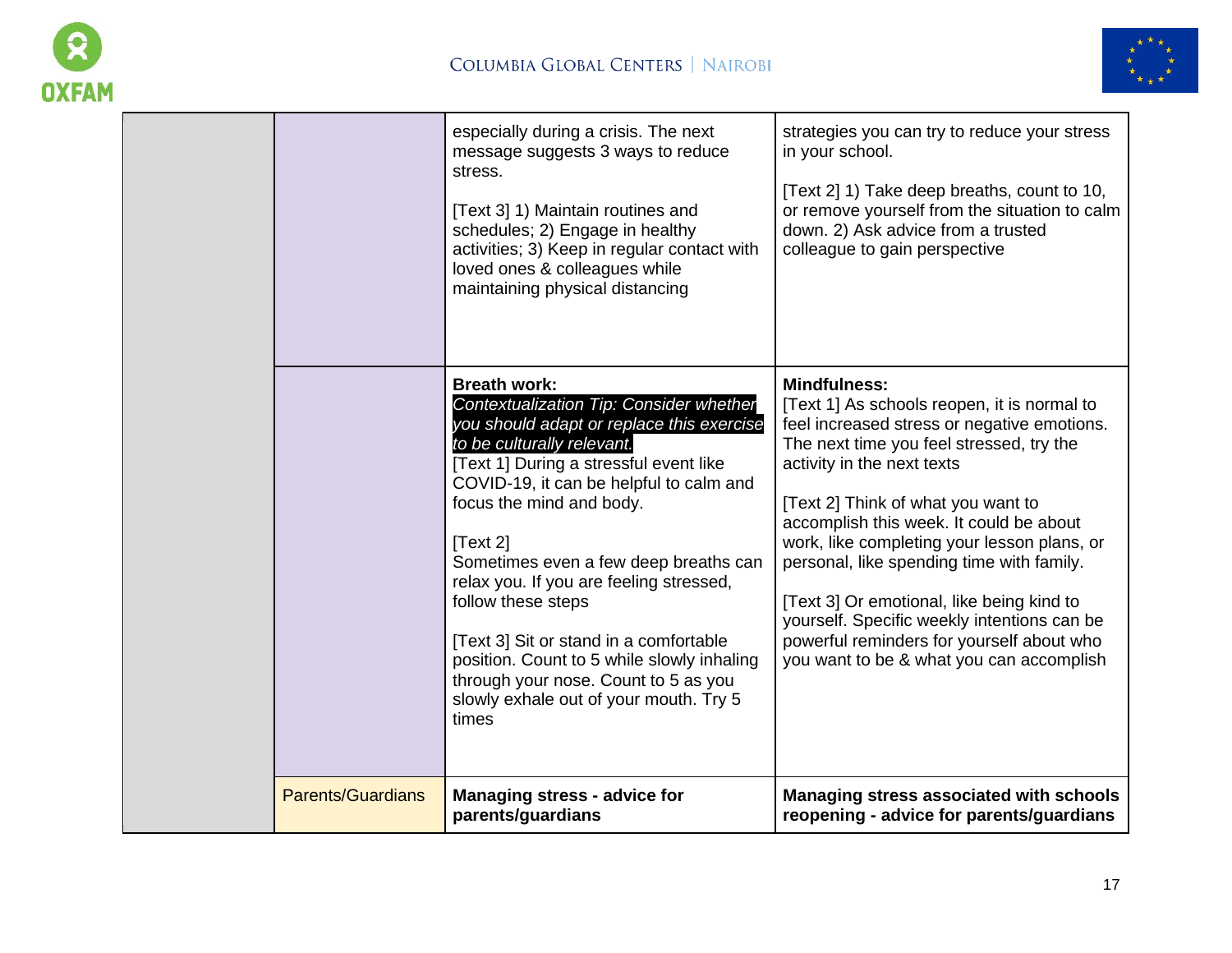



|          | [Text 1] Remind parents/guardians that<br>children can feel adults' stress. Help<br>parents/guardians take care of<br>themselves by sharing the following<br>stress management tips<br>[Text 2] Take care of yourself by routinely<br>drinking water, eating meals, and getting<br>enough sleep. When you feel stressed,<br>talk with a trusted family member or<br>friend<br>[Text 3] You can also give yourself a 10-<br>second pause. Breathe in and out<br>slowly five times. Then try to respond in a<br>calmer way.              | [Text 1:] Remind parents/guardians that<br>schools are safe to return to and to send<br>learners to school regularly<br>[Text 2:] If parents/guardians are stressed<br>about children's lost learning time, assure<br>them that everyone will work together to<br>help children learn what is required<br>[Text 3:] Encourage parents/guardians to<br>establish a new routine for learners and to<br>stick to those routines with enough time for<br>learning, rest, and play. |
|----------|----------------------------------------------------------------------------------------------------------------------------------------------------------------------------------------------------------------------------------------------------------------------------------------------------------------------------------------------------------------------------------------------------------------------------------------------------------------------------------------------------------------------------------------|--------------------------------------------------------------------------------------------------------------------------------------------------------------------------------------------------------------------------------------------------------------------------------------------------------------------------------------------------------------------------------------------------------------------------------------------------------------------------------|
| Learners | <b>Hopefulness and optimism</b><br>Encourage learners to think positively<br>about the future<br><b>Constructive ways to handle social</b><br>isolation and stress<br>[Text 1] Help learners find positive ways<br>to express feelings. Share the strategies<br>in the next messages with your learners<br>to help them express their emotions<br>safely<br>[Text 2] Encourage learners to participate<br>in sports, dancing, drama, or drawing.<br>Creative activities help children express<br>themselves using their unique talents |                                                                                                                                                                                                                                                                                                                                                                                                                                                                                |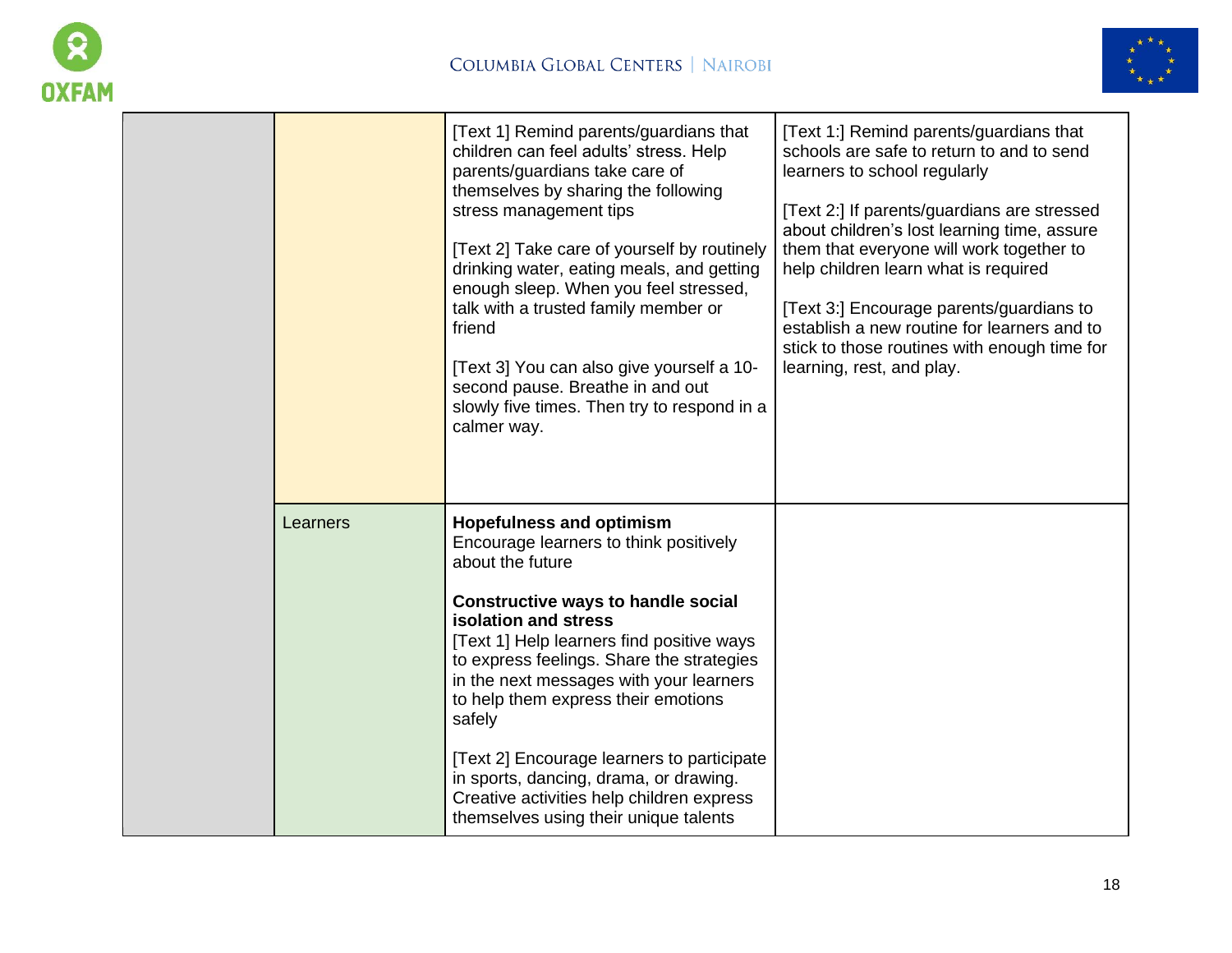



|                     |                                                      | [Text 3] Ask older learners to think about<br>activities that make them happy.<br>Encourage them to schedule time each<br>week for these activities.                                                        |                                                                                                                                                                                |
|---------------------|------------------------------------------------------|-------------------------------------------------------------------------------------------------------------------------------------------------------------------------------------------------------------|--------------------------------------------------------------------------------------------------------------------------------------------------------------------------------|
| Combating<br>stigma | Teachers                                             | <b>Share trusted sources:</b><br>You are a trusted member of your<br>community. Help keep your community<br>safe by sharing accurate information<br>about COVID-19 and stopping rumors<br>about the disease | Stigma:<br>Teachers are role models. Remind others<br>that COVID-19 affected people differently;<br>anyone can get sick; & it's important to not<br>blame others for the virus |
|                     | <b>Parents/Guardians</b><br>& Learners<br>(Combined) | You can also encourage<br>parents/guardians and learners to share<br>accurate information about COVID-19<br>and stop rumors.                                                                                | You can stop stigma by using school<br>assemblies to remind families and learners<br>that anyone can get sick with COVID-19 and<br>that we need to be kind to everyone.        |
|                     | Learners                                             | (See above)                                                                                                                                                                                                 | (See above)                                                                                                                                                                    |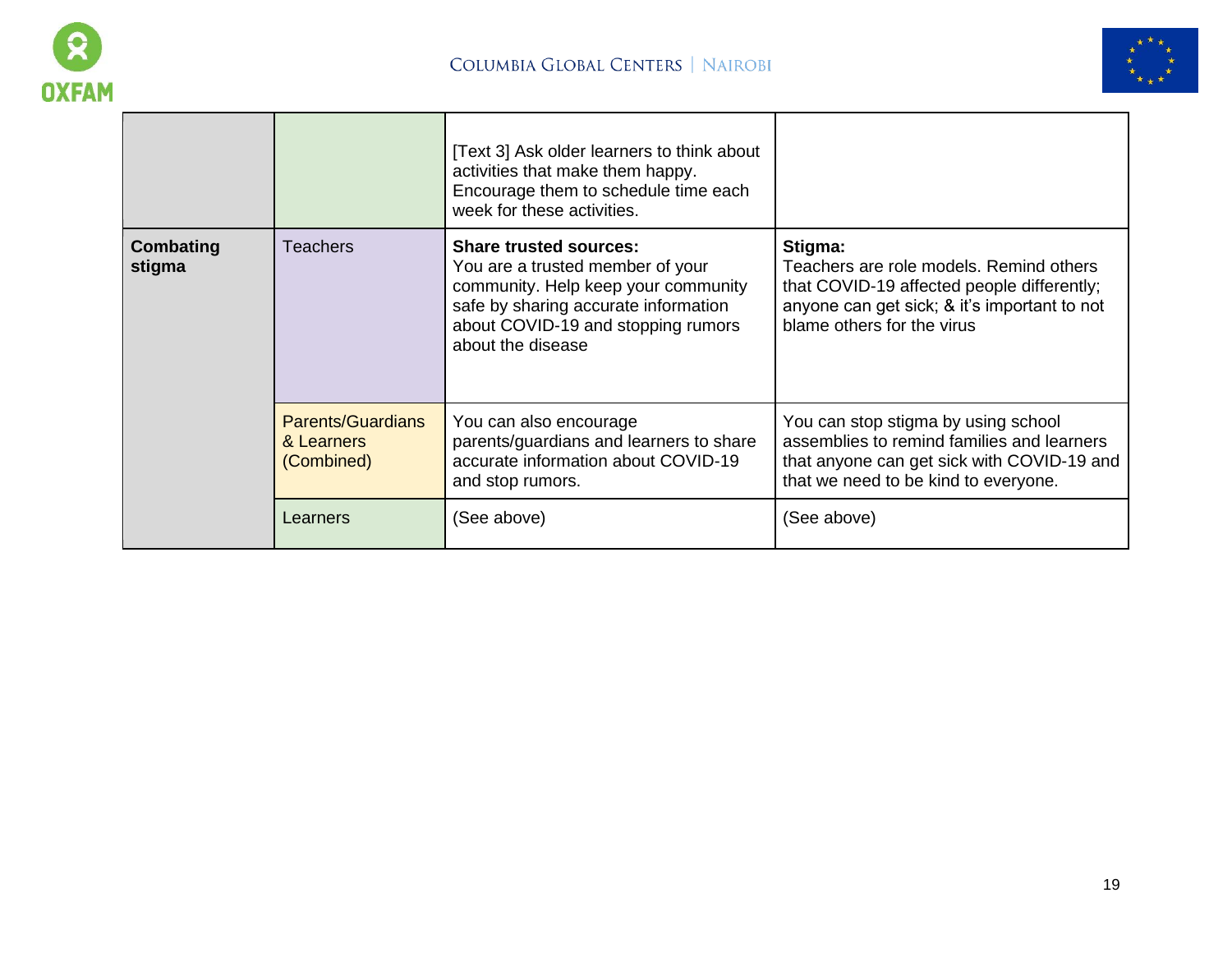





### **Selected References**

- [Humanity & Inclusion,. \(2020\).](https://www.zotero.org/google-docs/?lv1oRA) *[Introduction: Guidance Note 3, Home support](https://www.zotero.org/google-docs/?lv1oRA)*[. Humanity &](https://www.zotero.org/google-docs/?lv1oRA)  [Inclusion.](https://www.zotero.org/google-docs/?lv1oRA)
- IASC. [\(2020\).](https://www.zotero.org/google-docs/?lv1oRA) *[Basic Psychosocial](https://www.zotero.org/google-docs/?lv1oRA) [Skills: A Guide for COVID-19 Responders](https://www.zotero.org/google-docs/?lv1oRA)*[. Inter-Agency](https://www.zotero.org/google-docs/?lv1oRA)  [Standing Committee \(IASC\).](https://www.zotero.org/google-docs/?lv1oRA)
- [IFRC. \(2014\).](https://www.zotero.org/google-docs/?lv1oRA) *[Psychosocial support during an outbreak of Ebola virus disease](https://www.zotero.org/google-docs/?lv1oRA)*[. International](https://www.zotero.org/google-docs/?lv1oRA)  [Federation of Red Cross and Red Crescent Societies \(IFRC\).](https://www.zotero.org/google-docs/?lv1oRA)
- [IFRC. \(2016\).](https://www.zotero.org/google-docs/?lv1oRA) *[Coping with loss and depression](https://www.zotero.org/google-docs/?lv1oRA)*[. International Federation of Red Cross and Red](https://www.zotero.org/google-docs/?lv1oRA)  [Crescent Societies \(IFRC\).](https://www.zotero.org/google-docs/?lv1oRA)
- [IFRC. \(2020\).](https://www.zotero.org/google-docs/?lv1oRA) *[Coping with stress during the COVID-19 outbreak](https://www.zotero.org/google-docs/?lv1oRA)*[. International Federation of](https://www.zotero.org/google-docs/?lv1oRA)  [Red Cross and Red Crescent Societies \(IFRC\).](https://www.zotero.org/google-docs/?lv1oRA)
- [INEE. \(2020a\).](https://www.zotero.org/google-docs/?lv1oRA) *[Supporting EiE practitioner well-being during COVID-19](https://www.zotero.org/google-docs/?lv1oRA)*[. Inter-agency Network](https://www.zotero.org/google-docs/?lv1oRA)  [for Education in Emergencies \(INEE\).](https://www.zotero.org/google-docs/?lv1oRA)
- [INEE. \(2020b\).](https://www.zotero.org/google-docs/?lv1oRA) *[Technical Note: Education during the COVID-19 pandemic](https://www.zotero.org/google-docs/?lv1oRA)*[. Inter-agency](https://www.zotero.org/google-docs/?lv1oRA)  [Network for Education in Emergencies \(INEE\).](https://www.zotero.org/google-docs/?lv1oRA)
- [LIDE Foundation. \(2020\).](https://www.zotero.org/google-docs/?lv1oRA) *[Living in and Beyond COVID-19: The Normal Psychosocial and](https://www.zotero.org/google-docs/?lv1oRA)  [Physical Responses to a Pandemic](https://www.zotero.org/google-docs/?lv1oRA)*[. LIDE Foundation.](https://www.zotero.org/google-docs/?lv1oRA)

[Sesame Workshop. \(2020\).](https://www.zotero.org/google-docs/?lv1oRA) *[Sesame Time for Teachers: It's OK Not to Be OK](https://www.zotero.org/google-docs/?lv1oRA)*[.](https://www.zotero.org/google-docs/?lv1oRA)

[TiCC. \(2015\).](https://www.zotero.org/google-docs/?lv1oRA) *[Mobile Mentoring for Primary School Teachers in Crisis Contexts](https://www.zotero.org/google-docs/?lv1oRA)*[. Teachers](https://www.zotero.org/google-docs/?lv1oRA)  [College, Columbia University.](https://www.zotero.org/google-docs/?lv1oRA)

[TiCC. \(2016\).](https://www.zotero.org/google-docs/?lv1oRA) *[Training for Primary School Teachers in Crisis Contexts](https://www.zotero.org/google-docs/?lv1oRA)*[. INEE.](https://www.zotero.org/google-docs/?lv1oRA)

[UNICEF. \(2020a\).](https://www.zotero.org/google-docs/?lv1oRA) *[Framework for reopening schools](https://www.zotero.org/google-docs/?lv1oRA)*[. UNICEF.](https://www.zotero.org/google-docs/?lv1oRA)

[UNICEF. \(2020b\).](https://www.zotero.org/google-docs/?lv1oRA) *[Quick guide to avoiding coronavirus-related stigma](https://www.zotero.org/google-docs/?lv1oRA)*[.](https://www.zotero.org/google-docs/?lv1oRA)

[WHO. \(2020a\).](https://www.zotero.org/google-docs/?lv1oRA) *[Doing what matters in times of stress: An illustrated guide](https://www.zotero.org/google-docs/?lv1oRA)*[. World Health](https://www.zotero.org/google-docs/?lv1oRA)  [Organization \(WHO\).](https://www.zotero.org/google-docs/?lv1oRA)